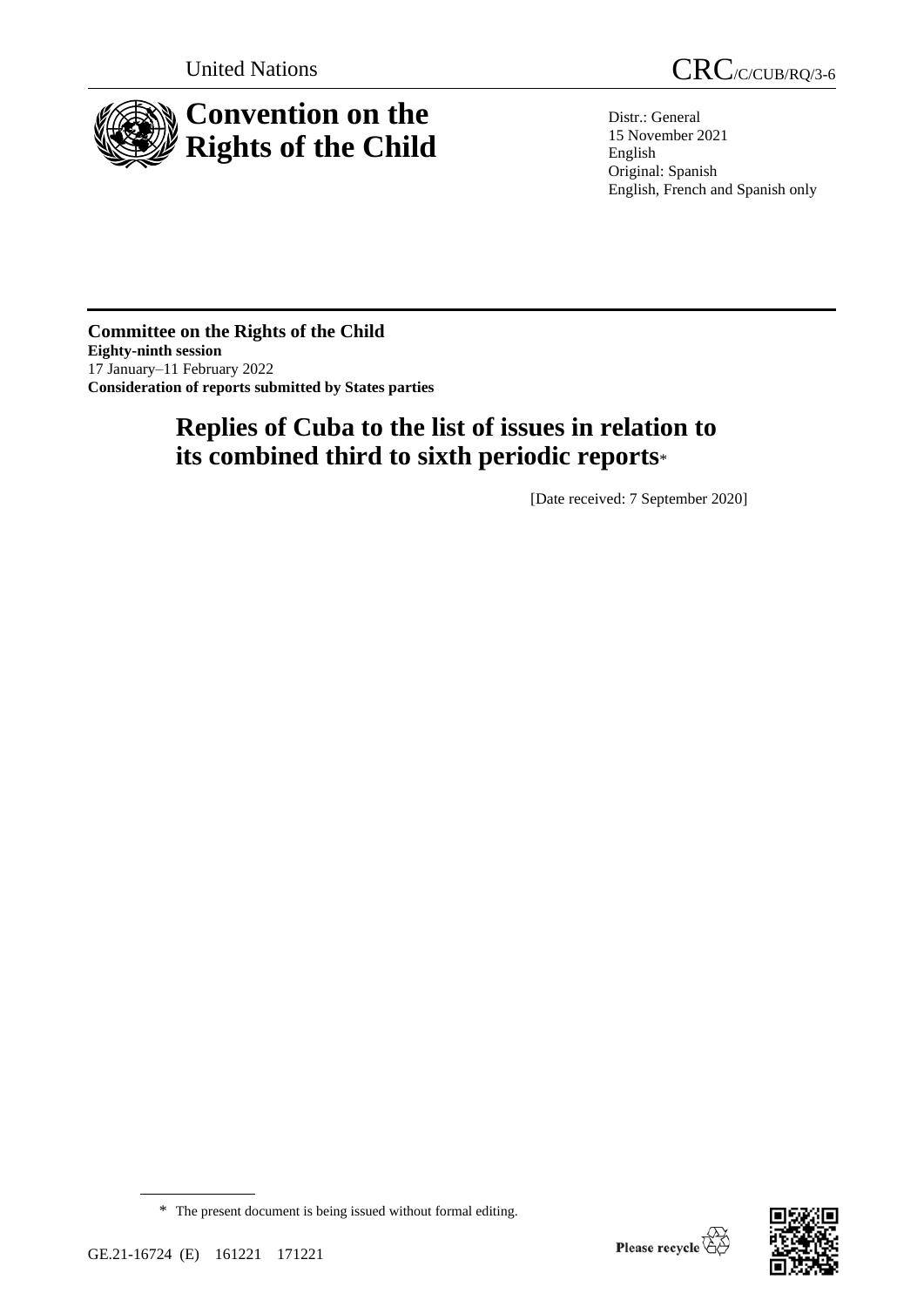# **Part I.**

# **Replies to the questions raised in paragraph 1 of the list of issues in relation to the combined third to sixth periodic reports of Cuba (CRC/C/CUB/Q/3-6)**

1. Paragraphs 46 to 50 of the combined third to sixth periodic reports of Cuba set out the main issues to be taken into consideration with regard to the general definition of child.

2. Article 29 (1) of the Civil Code (Act No. 59 of 1987) establishes that, in Cuba, the age of majority, when full civil capacity to exercise rights and execute legal acts is obtained, is 18 years.

3. The aforementioned paragraphs set out the exceptions to the general rule established in other laws.

4. The update of the Cuban legal system currently under way – the milestone achievement of which was the adoption, by referendum, of the new Constitution – involves harmonizing and aligning national legislation with the various international instruments to which Cuba is a party.

5. The 2015–2020 National Plan of Action for Children, Young Persons and the Family currently under implementation encompasses the activities of all institutions whose work is linked with children and families. The Plan is built around three key principles: the best interests of the child; equal opportunities; and participation as subjects of rights.

6. The Plan is an all-encompassing document that covers all areas of assistance and support for children, at all levels, throughout the country, besides addressing the improvements still required and the challenges remaining.

7. The results of various strategies and programmes related to children's rights in Cuba provided the point of departure for the Plan.<sup>1</sup>

8. During the eighth and ninth legislature of the National Assembly of People's Power, the Committee on Youth, Children and Women's Equal Rights considered the outcomes of the Plan's implementation as part of its monitoring and oversight activities.

- 9. The discussions covered:
	- The increase in the birth rate and the need to provide for an ageing population, and the prevention of teenage pregnancy
	- The use of new information and communications technologies
	- Efforts to prevent drug trafficking and drug use
	- Efforts to combat prostitution and pimping
	- The use of cultural possibilities within the community to promote healthy recreation and leisure for children and young persons
	- Communication and its role in education: programmes for children and young persons and the development and use of media for children, young persons and families

10. The discussions led to the adoption of agreements which are followed up until all objectives are met; some are giving rise to further analysis while others continue to be monitored. 2

<sup>&</sup>lt;sup>1</sup> Foremost among these were: the previous National Plan of Action for Children and Young Persons: follow-up to the document entitled "A world fit for children" (*Un mundo apropiado para los niños y las niñas*); the second periodic report of Cuba to the Committee on the Rights of the Child (CRC/C/CUB/2); the priority areas established under the United Nations Children's Fund (UNICEF) country programme for Cuba; and the plans of central government bodies in respect of support for children, young persons and their families.

<sup>&</sup>lt;sup>2</sup> These sessions are attended by the top-level leadership of the Young Communist League, student organizations and youth movements, the Federation of Cuban Women and ministers attached to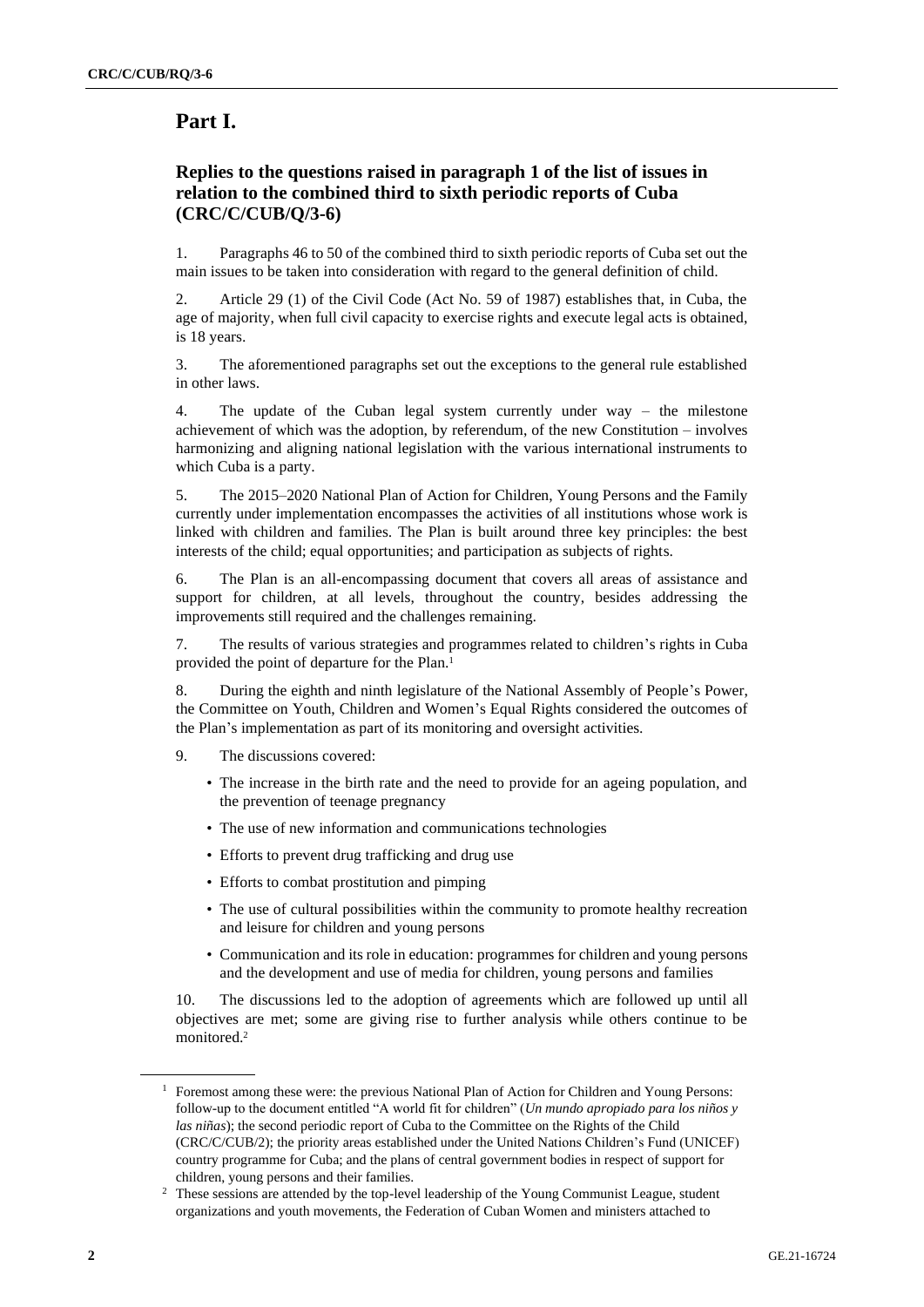11. Although various initiatives have been rolled out in implementation of the Plan, support for children and young persons is provided throughout the country under the respective plans and strategies of the different agencies and institutions involved in children's issues.

12. Accordingly, one of the lessons learned from the Plan's implementation was the importance of expanding awareness-raising activities, especially among those involved in its implementation and evaluation.

13. A need for fluid and systematic coordination between the actors involved in implementing the Plan was also identified. Among other things, better coordination would facilitate the review and evaluation of results while making it possible to focus the support provided for children and young persons according to shared objectives already established in the Plan.

14. With regard to the current status of the Family Code, the eleventh transitional provision of the new Constitution adopted by referendum in February 2019 states that: "the National Assembly of People's Power shall initiate the process of public consultation and referendum on the draft Family Code within two years of the Constitution's entry into force".

15. The legislative schedule approved<sup>3</sup> indicates that a draft of the Family Code will be presented to the National Assembly of People's Power in December 2021.

16. A multidisciplinary, inter-agency working group coordinated by the Ministry of Justice was established to prepare the draft.<sup>4</sup>

17. The new text will expand on the rights, principles and values enshrined in the current Constitution while breaking down the prejudices and stereotypes that are rooted in society.

18. It will thus be designed to recognize and protect, on an absolutely equal footing, the different organizational forms that families may take, to regulate and guide parental and family relationships, to provide protection for persons with disabilities and to combat family violence, among other issues.

19. Although the current draft is a preliminary text that has still to be submitted for public consultation, it addresses several issues of interest for the Committee on the Rights of the Child that enjoy broad consensus support within the multidisciplinary team tasked with its preparation. For example, the draft envisages the repeal of the exceptions that currently apply to the minimum legal age for marriage.

#### **Replies to the questions raised in paragraph 2 of the list of issues**

20. As part of the legal, economic and social reorganization of the country following the adoption of the new Constitution of the Republic of Cuba in 2019, consultations and discussions are under way to determine the national entity that will be responsible for coordinating the protection and monitoring of children's rights.

21. As stated in paragraph 20 of the periodic report, as part of this coordination work, the National Assembly's Standing Committee for Children, Youth and Equal Rights for Women

agencies and other institutions of importance to the economic, social, cultural and political life of the country.

<sup>3</sup> Agreement No. IX-49 of the National Assembly of People's Power, adopted in the sitting of 21 December 2019, during the fourth regular session of the ninth legislature, was published in *Gaceta Oficial* No. 2, ordinary edition, on 13 January 2020.

<sup>4</sup> The working group is composed of lawyers specializing in family law issues and includes: professors from the Faculty of Law of the University of Havana; representatives of the national governing body of the National Union of Cuban Lawyers' Association for Civil and Family Law; and specialists from the Office of the Attorney General of the Republic, the People's Supreme Court, the National Organization of Collective Law Firms, the Ministry of Justice, the Ministry of Foreign Affairs, the Centre for Women's Studies of the Federation of Cuban Women, the National Centre for Sex Education and the Ministry of Health; and experts in family psychology and sociology and social communication.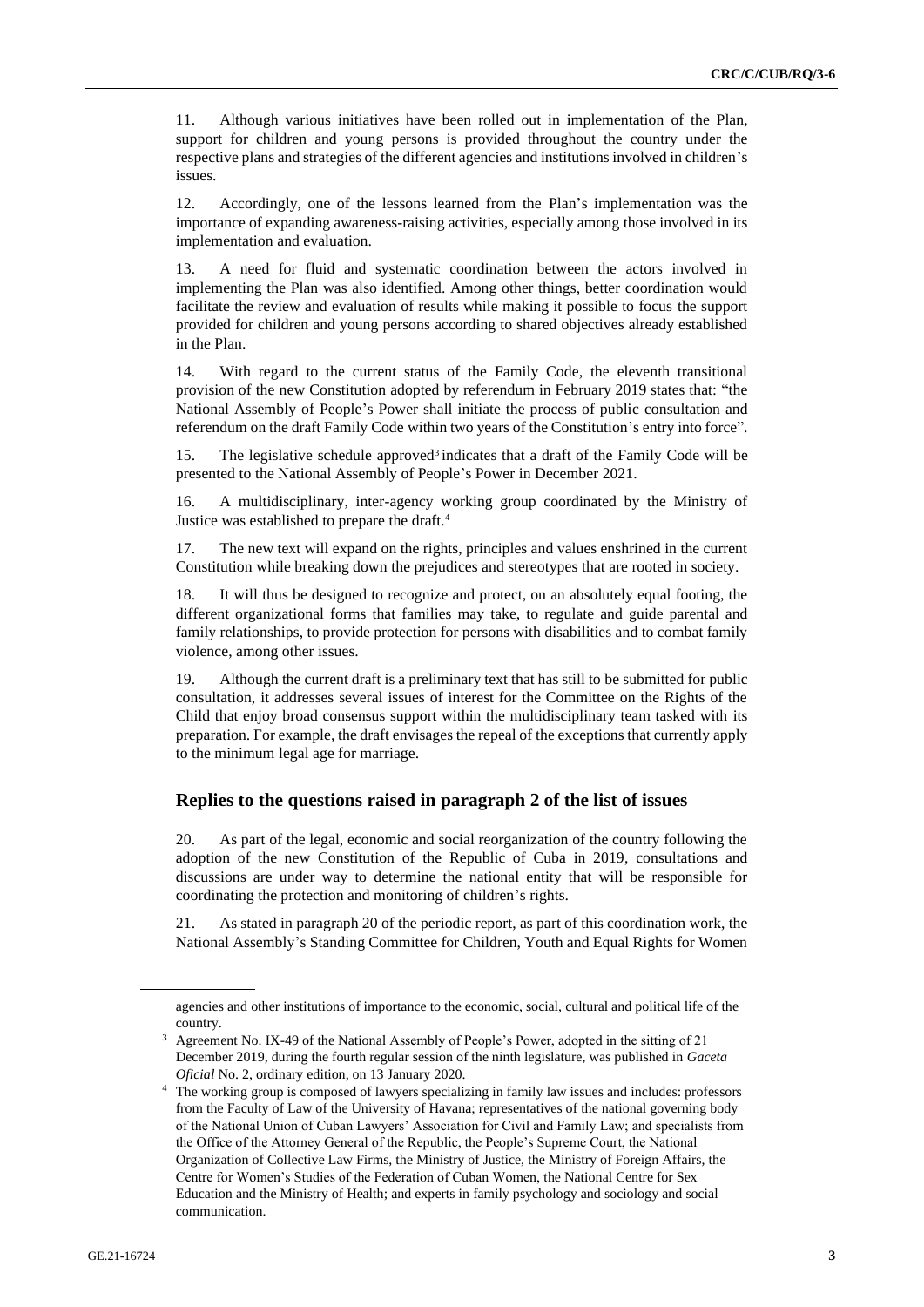provides key services related to prevention and the protection of children's rights throughout the country.

22. Cuba has provided extensive information concerning the establishment of an independent national human rights institution in its reports to other treaty bodies and to the universal periodic review.

23. Paragraphs 22 to 27 of the combined third to sixth periodic reports of Cuba to the Committee on the Rights of the Child also address this subject. It is noted in these paragraphs that it has not proved necessary to have a lead agency or independent institution, based on the Paris Principles, to monitor the rights of children and young persons.

24. Pursuant to article 41 of the new Constitution, the State has a responsibility to "guarantee for all persons the inalienable, imprescriptible, indivisible, universal and interdependent enjoyment and exercise of human rights, in accordance with the principles of progressiveness, equality and non-discrimination. All persons shall be required to respect and guarantee these rights".

25. In carrying out their functions, every State body and institution is required to take articles 41 and 61 of the Constitution into account. The Constitution also establishes that all persons have the right to file complaints and petitions with the relevant authorities, which authorities have an obligation to process all submissions and provide timely, relevant and well-founded responses within the time period and in accordance with the procedure established by law.

26. For this purpose, Cuba has established an extensive and efficient inter-agency system, in which both political and social organizations are involved.

27. The main guarantor of the right to file complaints and petitions is the Attorney General's Office, and specifically the Directorate for the Protection of Citizens' Rights.

28. The Attorney General's Office recently introduced new alternative mechanisms for providing support to the general public with a view to expanding the avenues through which their complaints and concerns may be channelled. These new mechanisms provide citizens with advice on issues related to the protection of their human rights, and using them guarantees greater access to the institution.

29. Currently, the Attorney General's Office provides support in person, through a central telephone hotline, by mail or written submission, by email and through its web page. The hotline service is available 24 hours a day, 7 days a week by calling 0802 12345. The "El Ciudadano" citizens' section of the web page is another channel through which members of the public can find out about pending procedures and file complaints and claims about situations that require the Office's attention. This information can be found on the official website at www.fgr.gob.cu.

30. These mechanisms have proved able to provide appropriate and effective responses to concerns, complaints and claims relating to alleged human rights violations, including violations involving children.

31. The entities and bodies of the Attorney General's Office have the necessary human, financial and technical resources to ensure their effectiveness.

#### **Replies to the questions raised in paragraph 3 of the list of issues**

32. Article 14 of the Constitution establishes that the State must not only recognize but also encourage the grass-roots and civil society organizations that bring together various sectors of the population and represent their specific interests.

33. Cuban civil society organizations are thus registered in the National Register of Associations of the Republic of Cuba, in accordance with the Associations Act (No. 54) of 1985, which establishes the legal and regulatory framework and regulates the exercise of the right of association.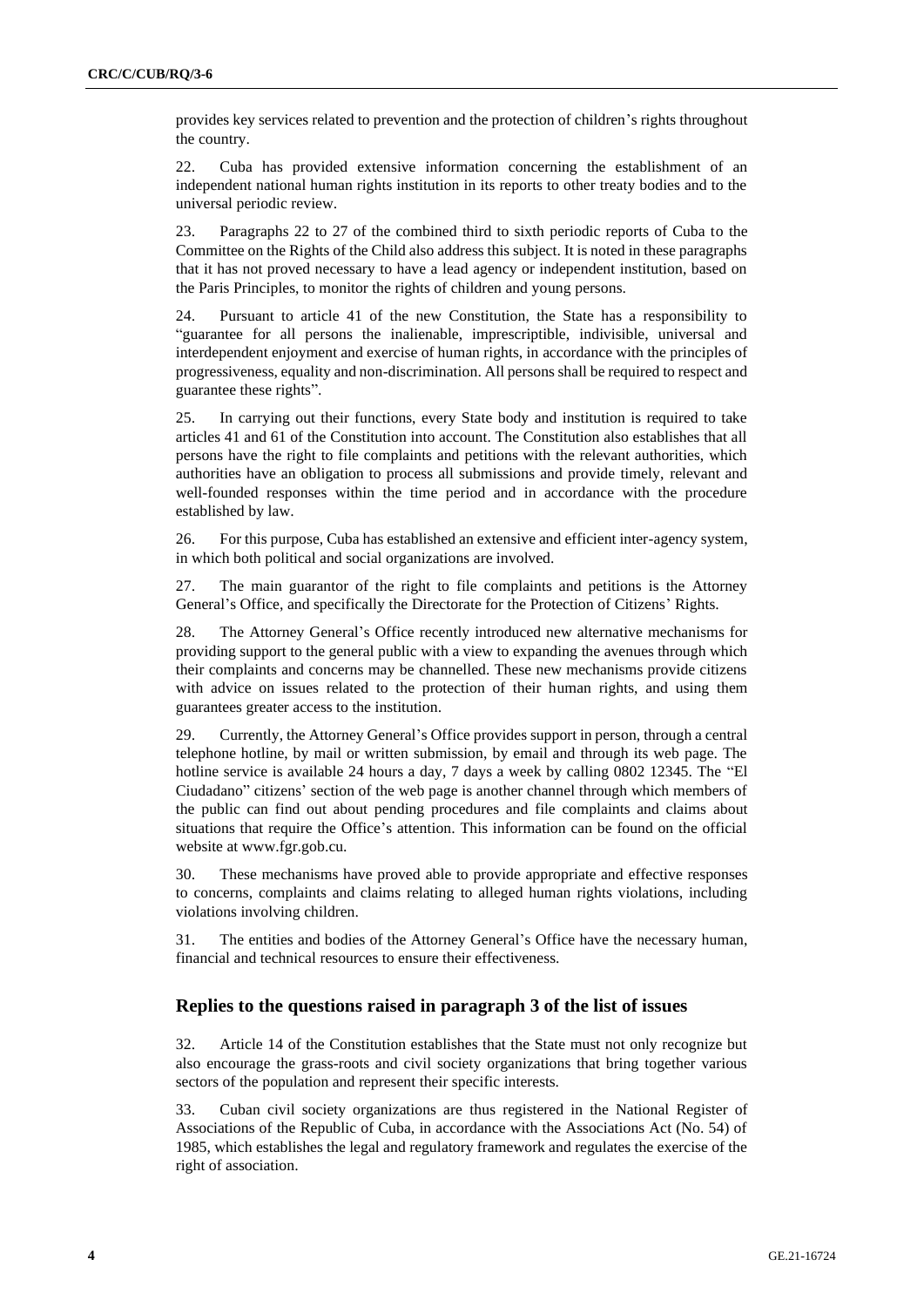34. Because of their broad membership, representativeness and mobilizing capacity, civil society groups are guaranteed a wide range of powers, functions and opportunities to engage in proactive initiatives and advocacy at the government level (that is, in the legislative sphere) and, as public vehicles, within the framework of society as a whole, in the formulation of sectoral policies at all levels that strengthen the comprehensive protection of children, with strict respect for their independence.

35. Cuban non-governmental organizations (NGOs) also provide an important counterbalance to the Government's management of services for children and young people, taking an active role in the identification of persistent challenges such as the need to update national legislation to bring it into line with the international instruments to which Cuba is a party and adapt it to the current reality in the country.

36. This has been made possible by ever increasing levels of coordination, cooperation, collaboration and consensus between the competent government agencies and civil society organizations working to protect children's rights.

37. In Cuba, many NGOs freely and spontaneously engage in action to promote and disseminate the rights of children and young people.

38. Cuba's periodic reports to the various human rights treaty bodies draw on the experiences and achievements of civil society organizations active in the country, who carry out their work freely and without restrictions. Their work is detailed in paragraphs 35 to 39 of the periodic report.

39. Information relevant to this subject is also contained in the reports submitted by Cuba under the first and second Optional Protocols to the Convention and in the voluntary contributions submitted by numerous Cuban NGOs prior to the discussion of the two reports in 2015.

40. In recent years, legislative processes in Cuba have involved broad public consultation in which civil society, including organizations of children and young persons, have taken part.

41. The process of consultation, debate and popular referendum on the draft Constitution of the Republic of Cuba spanned the biennium 2018–2019.

42. Between 15 August and 15 November 2019, there were a total of 133,681 meetings at which the preliminary draft was discussed, which a combined total of 8,945,521 persons attended.

43. Of this total number, 1,585 were meetings of university students and 3,256 were meetings of secondary school students.

44. At the meetings, a combined total of 1,706,872 statements were made, of which 783,174 contained proposals. This input resulted in changes being made to 60 per cent of the articles proposed in the initial draft.

45. Of a total of 8,705,723 persons eligible to vote, 7,848,343, equivalent to 90.15 per cent of the total, exercised their right to vote in the referendum. Of the total number of ballots cast, 95.85 per cent were valid, and, of the total number of valid ballots, 6,816,169, equivalent to 78.30 per cent of the updated list of eligible voters and 86.85 per cent of those who actually voted, were in favour of the new Constitution. Only 9 per cent voted against the new Constitution and, in many cases, this was because they did not agree with a specific issue.

46. As part of the Cuban legislative process, which is by nature inclusive and transparent, draft laws have been systematically published on various websites. This has facilitated analysis and debate throughout the country, besides allowing increasing access to legislative processes for children and young people. The active participation of these sectors has been facilitated by the comparative advantage they enjoy in access to social networks and the use of new information and communication technologies.

47. A specific example of this legislative practice is provided by the discussions held prior to the adoption of the Act on the Symbols of the Republic of Cuba, to which children made extensive contributions through their schools.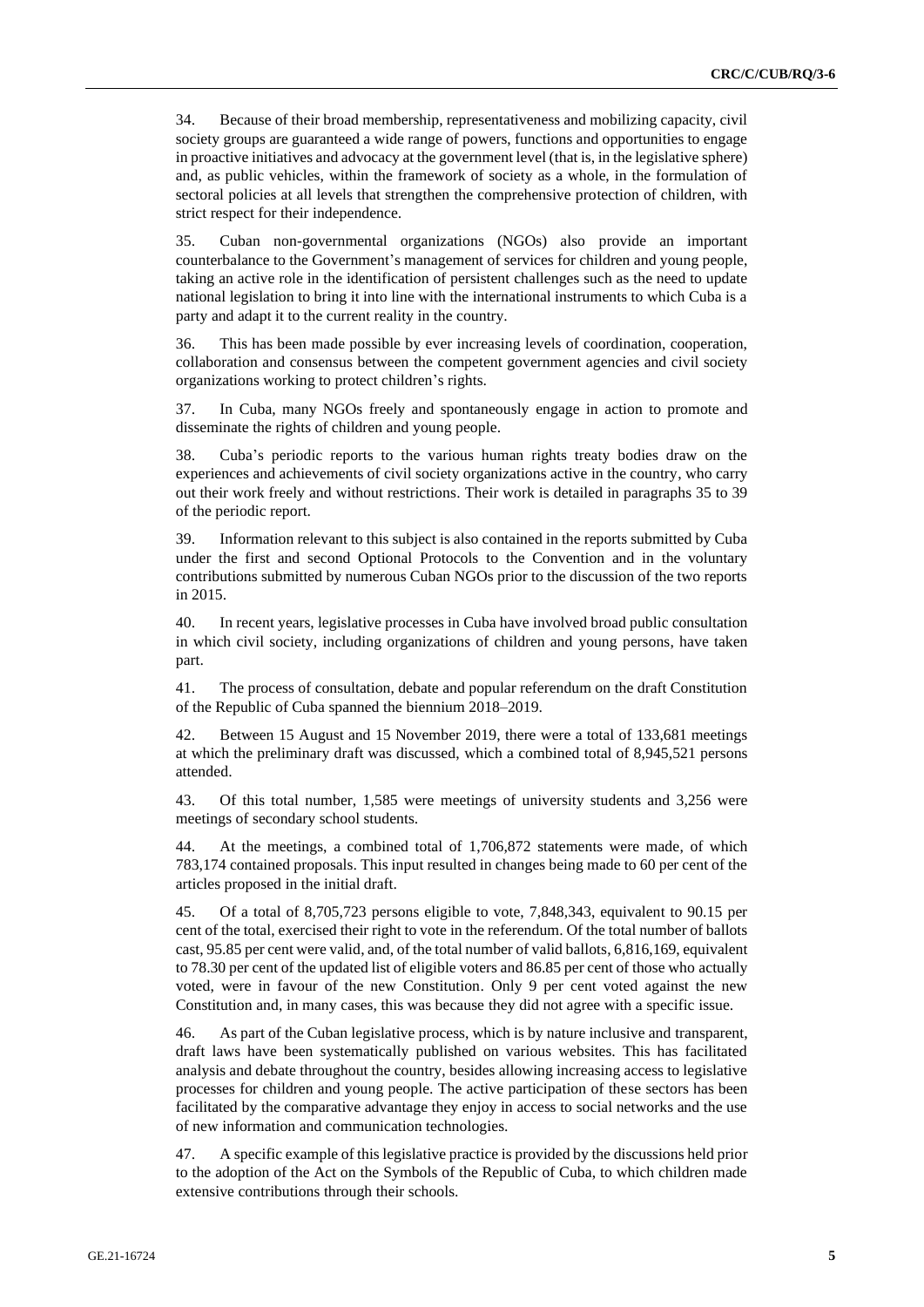48. In addition, a parliamentary classroom set up at the headquarters of the National Assembly of People's Power has proved successful in strengthening the link between the National Assembly and the community, especially among children and young people. The classroom provides a forum for exchanges on the Cuban political system, legislative initiatives and young people's role in the country's political arena, among others.

#### **Replies to the questions raised in paragraph 4 of the list of issues**

49. As noted above, and even though the text of the draft Family Code will be submitted to extensive and inclusive public consultation, there is broad consensus within the multidisciplinary team working on the draft regarding the need to align the minimum legal age for marriage with international legal instruments, including, in particular, the Convention on the Rights of the Child.

50. It is therefore proposed that a requirement for both contracting parties to a marriage to be of legal age should be established.

51. This requirement would eliminate the current exception that allows boys aged 16 years old and girls aged 14 years old to marry if there are reasonable grounds and they have the consent of their legal guardians. This proposal constitutes a de facto guarantee of protection for the best interests of children and young people, which is a principle enshrined in the Constitution of Cuba.

52. Chapter III (A), paragraphs 51 to 53, of the combined third to sixth periodic reports detail the safeguards established in Cuban legislation to ensure that the rights set forth in the Convention on the Rights of the Child are respected without distinction of any kind.

53. The process of public consultation that led to the Constitution's adoption by referendum served to increase public awareness of the anti-discrimination provisions contained in the then draft Constitution.<sup>5</sup>

54. Article 13 of the Constitution establishes the essential purposes of the Cuban State, which include, as stipulated in subparagraph (d), "guaranteeing effective equality in the enjoyment and exercise of rights".

55. Article 41 establishes that the State recognizes and guarantees, for all persons, "the inalienable, imprescriptible, indivisible, universal and interdependent enjoyment and exercise of human rights, in accordance with the principles of progressiveness, equality and non-discrimination. All persons shall be required to respect and guarantee these rights."

56. The Constitution also enshrines the principle of non-discrimination, which applies to children and their families. Article 42 stipulates that: "All persons shall be equal before the law, shall receive the same protection and treatment from the authorities and shall enjoy the same rights, freedoms and opportunities, without discrimination of any kind on grounds of sex, gender, sexual orientation, gender identity, age, ethnic origin, skin colour, religious belief, disability, national or regional origin, or any other personal condition or circumstance that implies a distinction detrimental to human dignity." It also establishes that violations of the principle of equality are prohibited and are punishable by law.

57. To continue the process of broad, in-depth consultation on the provisions of the Constitution, programmes of conferences, seminars, workshops and meetings involving various experts on the subject have been organized across the country.

58. The different Standing Committees of the National Assembly of People's Power, particularly the Committee on Constitutional and Legal Affairs and the Committee on Youth, Children and Equal Rights for Women, have had key roles in these activities.

<sup>&</sup>lt;sup>5</sup> The replies given in this document to the questions raised in paragraph three of the list of issues include statistical information on public participation in the consultations on the draft Constitution and on the results of the referendum.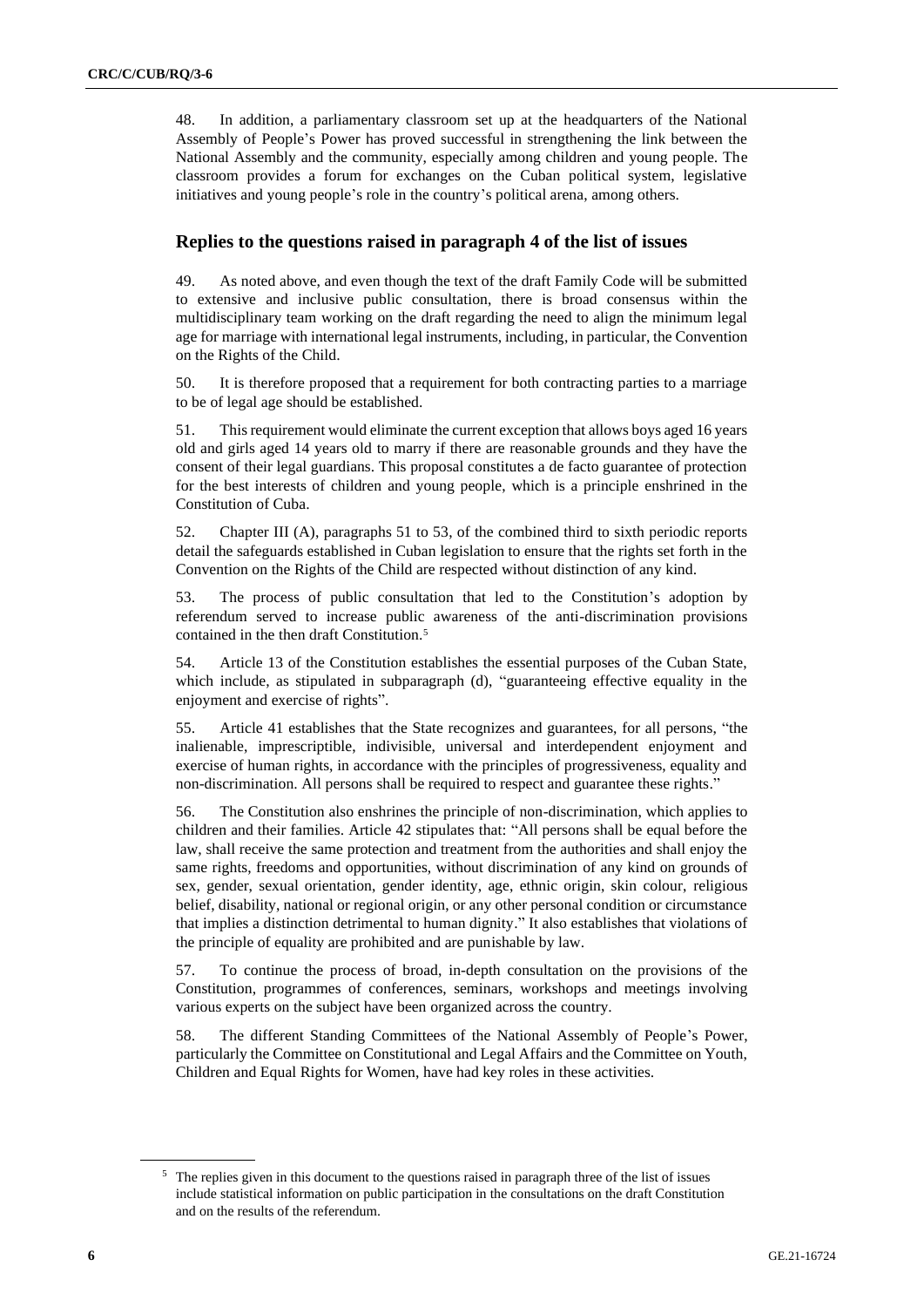59. The national education system has included instruction on the principles enshrined in the Constitution in the different teaching programmes, according to the curricular design of each.

60. NGOs have also had an active role in raising awareness of the provisions of the new Constitution. The work of the National Union of Jurists of Cuba and the Family Rights Association, whose experts have disseminated information on the subject in various forums, are of particular note in this connection. These organizations have encouraged the creation of mass media space for the dissemination of this information, to which the experts involved in the drafting of the new Constitution have contributed.

61. Public meetings in student centres, workplaces and community spaces have provided a forum through which to publicize the anti-discrimination provisions of the Constitution. Youth, student and grass-roots organizations have had a particularly prominent role in these activities, in line with their respective areas of action and the target beneficiaries of their work.

62. As stated in paragraph 54 of the periodic report, as a guarantee of non-discrimination, article 295 of the Criminal Code provides that violation of the right to equality is an offence and establishes penalties for anyone who discriminates or who encourages or incites another person to discriminate, or who obstructs or prevents the exercise of the right to equality. The dissemination of ideas based on racial superiority or hatred is also outlawed and punished, as are acts of violence against any race or group of persons of another colour or ethnic origin.

63. In 2019, two cases were brought in Cuba for the offence established under article 295 and four persons were tried and sentenced. None of these cases were related to discrimination against children and/or teenagers.

#### **Replies to the questions raised in paragraph 5 of the list of issues**

64. As stated in chapter III (B), paragraphs 55 to 60, of the combined third to sixth periodic reports of Cuba, the principle of the best interests of the child was fully integrated into national legislation even before the entry into force of the Convention on the Rights of the Child. Strict observance of this principle has since been a watchword in the administrative, educational, family, legal and judicial spheres. The aforementioned paragraphs cite various texts in which the principle is incorporated, including instructions of the Governing Council of the Supreme People's Court and the Attorney General and judicial decisions of the courts. In addition, civil society organizations including the Federation of Cuban Women, through its Women's and Family Counselling Centres, actively contribute to and support action to ensure that the principle is respected.

65. Given the importance that the country attaches to this principle, chapter III, article 86, of the Constitution, on families, includes an express reference to the special protection that the State, society and families must accord to children and young people so as to ensure that their best interests are taken into account in decisions and actions affecting them.<sup>6</sup>

66. Systems of checks and balances have been built into the organizational structure of the country's various institutions that make it possible to assess whether processes, decisions and legislative instruments fully adhere to and duly respect the constitutional principle of the best interests of the child.

67. Moreover, and even though the country's achievements in applying and respecting the best interests of the child are considerable, the State and Government of Cuba are determined to continue developing and enhancing respect for and adherence to this principle in all relevant matters.

<sup>6</sup> Article 86 of the Constitution provides that: "The State, society and families shall provide special protection for children and adolescents and shall ensure their harmonious and comprehensive development, and to this end shall take their best interests into account in decisions and actions affecting them. Children and adolescents shall be considered full subjects of rights and shall enjoy the rights recognized in this Constitution, in addition to those inherent to their special status as developing persons."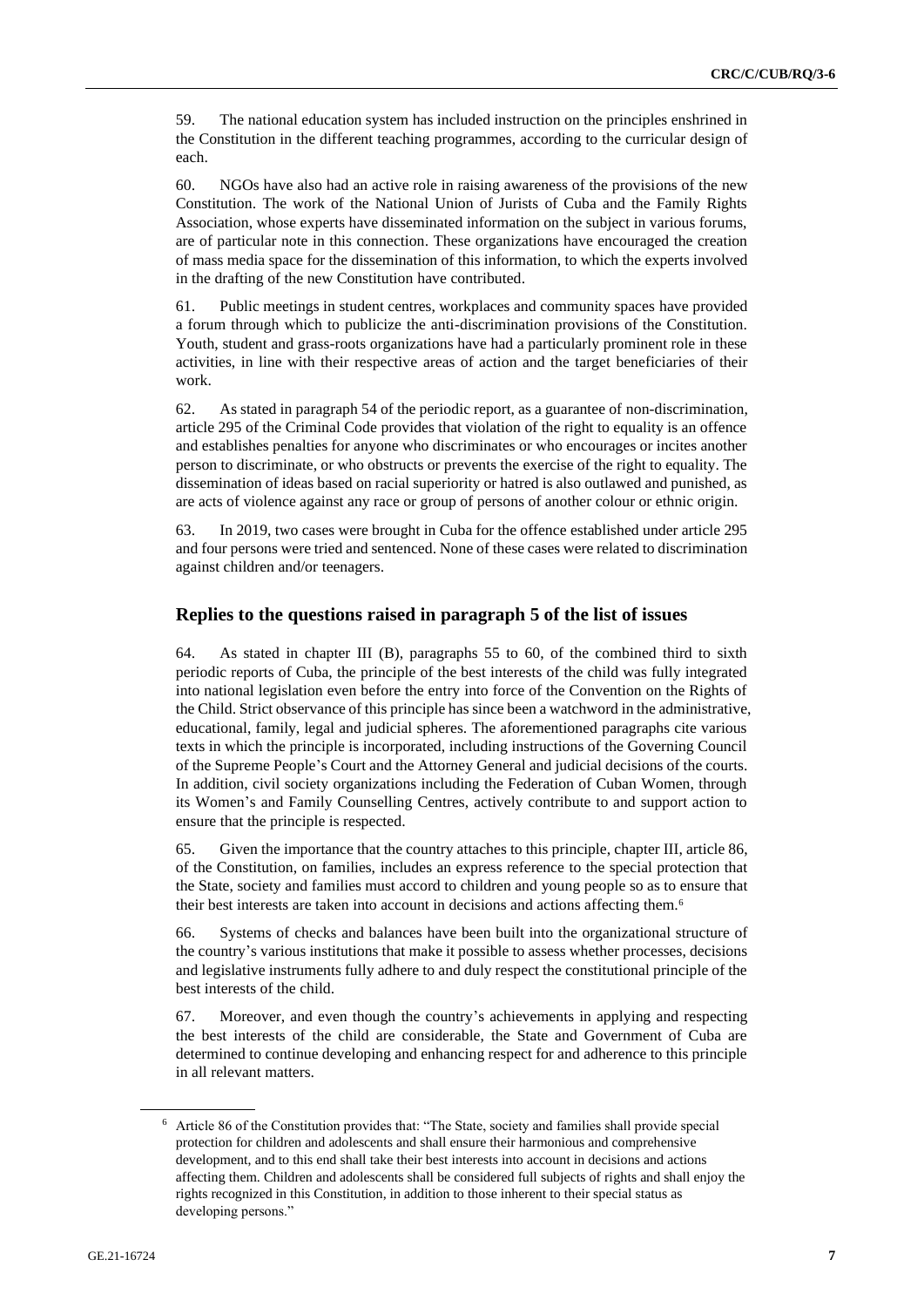68. Chapter III (D), paragraphs 68 to 75, of the periodic report comprehensively address issues related to the right of children to be heard and to have their views taken into account in all matters affecting them.

69. However, it should be noted that, as an additional guarantee, article 54 of the Constitution establishes that: "The State shall recognize, respect and guarantee freedom of thought, conscience and expression for all persons", which includes children and teenagers. 7

70. In Cuba, children's right to be heard is protected by virtue of Instruction No. 216 of 17 May 2012 of the Governing Council of the Supreme People's Court, which, in paragraph 7, provides that the courts shall give all children capable of forming their own views the opportunity to speak and shall take their opinions into account in accordance with their developmental capacity.

71. The procedural reforms due to be approved by the National Assembly of People's Power in October 2020 are intended to further strengthen the country's extensive guarantees for children's right to be heard.

72. As part of the activities carried out in the period under review to ensure that children and young people are heard and that their views are taken into account on matters affecting them, the Commission on Youth, Children and the Equal Rights of Women organized nine public hearings in communities and educational centres to address issues related to the rights of children. These meetings covered, among other subjects: civic education; the rights and responsibilities recognized in national and international legislation; the right to recreation; the role of the community in addressing breaches of social discipline; and the impact of the economic, commercial and financial blockade imposed on the country.

#### **Replies to the questions raised in paragraph 6 of the list of issues**

73. Paragraphs 82 to 85 of the third to sixth combined periodic reports of Cuba to the Committee on the Rights of the Child address the harmonization of article 53 of the Constitution with article 13 of the Convention on the Rights of the Child.

74. Article 53 of the Constitution establishes citizens' right to request and receive truthful, objective and timely information from the State and to have access to information generated by State bodies and entities, in accordance with established regulations.

75. In addition, article 291 of the Criminal Code provides that violation of the right to free expression of thought is an offence and establishes penalties for persons who prevent others from exercising their right to freedom of speech or the right of press freedom press as protected in the Constitution and the law.

76. Article 62 of the Constitution protects "the rights deriving from intellectual creation, in accordance with the law and international treaties. The rights thus acquired shall be exercised by the creators and owners as established by law, in accordance with public policy."

77. For the purposes of these replies, article 62 is considered to be unrelated to article 13 of the Convention, which is likewise amply respected and guaranteed by the Cuban State and Government.

78. Paragraphs 92 to 94 of the combined third to six periodic reports of Cuba to the Committee on the Rights of the Child address freedom of association and peaceful assembly, which is enjoyed by all persons in Cuba, including by children and young people.

79. Article 56 of the current Constitution establishes that the rights of assembly, demonstration and association, for lawful and peaceful purposes, are recognized by the State provided that they are exercised with respect for public order and in compliance with the provisions of the law.

80. Chapter II, on the constitution of associations, of Ministry of Justice Resolution No. 53 of 1986, constituting the implementing regulations of the Associations Act, sets out clear

<sup>7</sup> Statistical information is provided in the replies given to the questions raised in paragraph 3 of the list of issues.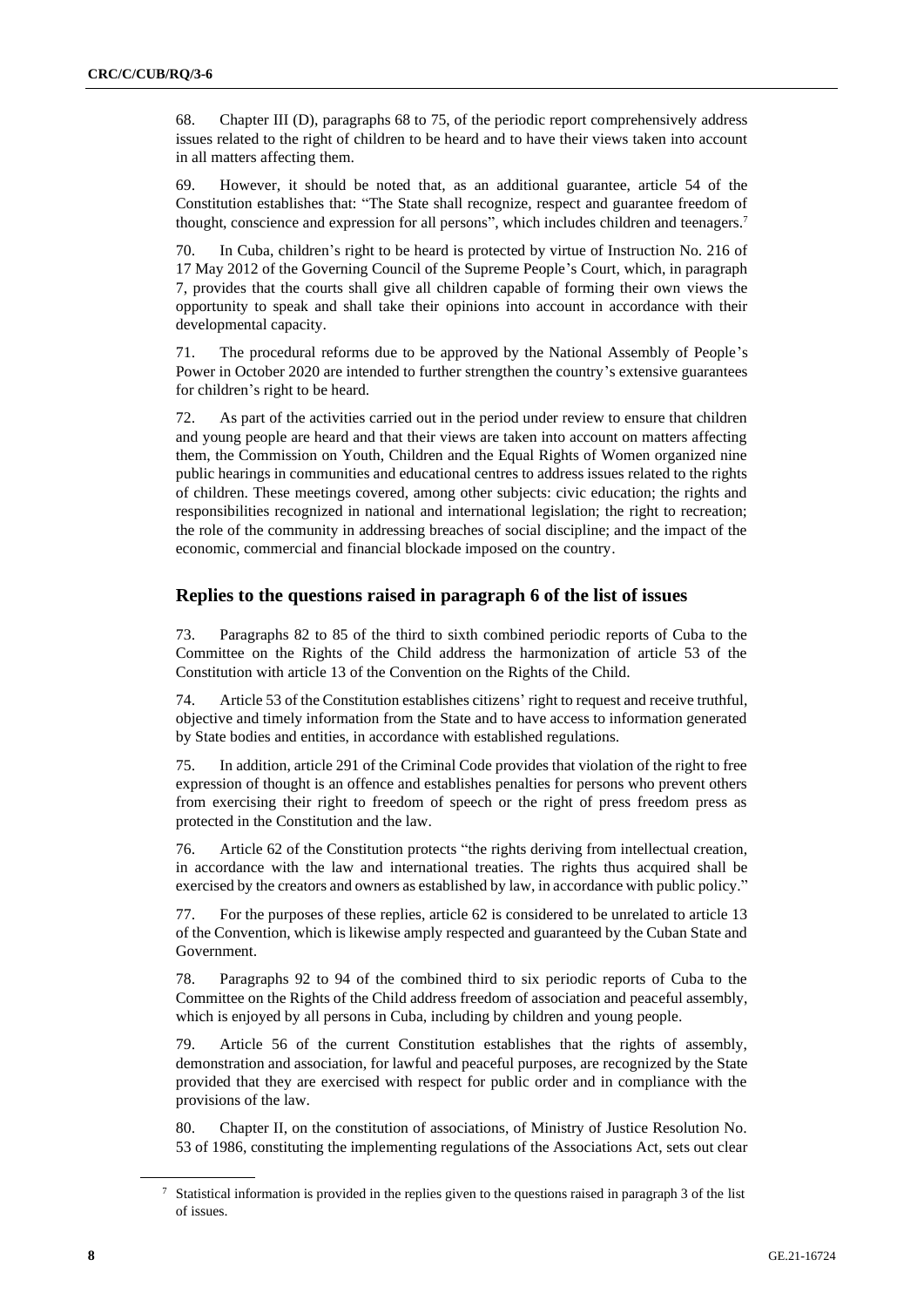criteria for the registration of associations, including associations of children and young persons.

81. The José Martí Pioneers Organization, the Federation of Secondary School Students and the Federation of University Students are the main associations that bring children and young persons together. This association is a strength that allows children to take part, in a careful and orderly manner, in the key processes affecting the country and in everyday tasks, all of which contributes to their development as citizens.

82. There are no records of associations of children and young persons in Cuba having filed for but been refused registration. The State, society and families recognize young persons as active participants in society and, to this end, work to ensure conditions conducive to the full exercise of their rights and their comprehensive development.

#### **Replies to the questions raised in paragraph 7 of the list of issues**

83. As stated in paragraphs 120 to 127 of the combined third to sixth periodic reports of Cuba to the Committee on the Rights of the Child, corporal punishment is not permitted by law nor by any lower-ranking legal provision, whether in the family or in a school setting, and is not tolerated socially. There are severe criminal penalties to protect children against any act that might jeopardize their normal development and well-being.

84. Throughout the world, the family environment is the main setting in which abuse of this nature occurs. For this reason, article 85 of the Constitution establishes that strengthening the family and emotional bonds, support and mutual respect should be considered primary objectives. Furthermore, article 86 expressly incorporates the principle of the best interests of the child and establishes that children should be protected against all forms of violence.

85. These two articles also establish that domestic violence, in any form, is punishable by law.

86. Addressing domestic violence has become a central element of public policies, particularly those focused on prevention.

87. Between 2017 and 2019, the Ministry of the Interior organized some 5,000 advice, training and legal and educational guidance sessions for parents, other relatives, alternative care institutions and the families of minors with behavioural problems, among other audiences. Methods used to address problem situations include family dynamics techniques, conflict mediation and referrals to medical and social care systems.

88. Articles 86 and 152 of the Family Code should not in any way be interpreted as establishing permission for or allowing tolerance of corporal punishment, especially since the letter and spirit of the Constitution, and of the laws and regulations in force in the country, provide for children to be protected as a guarantee of their full and normal development.

89. Citizens have an obligation to report any criminal offences of which they become aware, including offences in which the victims are children. Whenever the National Revolutionary Police or the Attorney General's Office receives a complaint of this kind, a multidisciplinary team is sent to investigate and follow the case through until the situation is resolved.

90. Although this is certainly not something that occurs frequently in Cuban society, paragraph 121 of the periodic report submitted by Cuba refers, by way of example, to two cases in which minors were ill-treated that were resolved through judicial channels after complaints were submitted to the Attorney General's Office.

91. Health professionals also have an obligation to report suspected child abuse or illtreatment to the competent authorities. The National Revolutionary Police has officers assigned to the emergency services of children's and general hospitals to provide a first response to and follow up on cases where there are signs of an offence having been committed, including cases in which the victims are minors.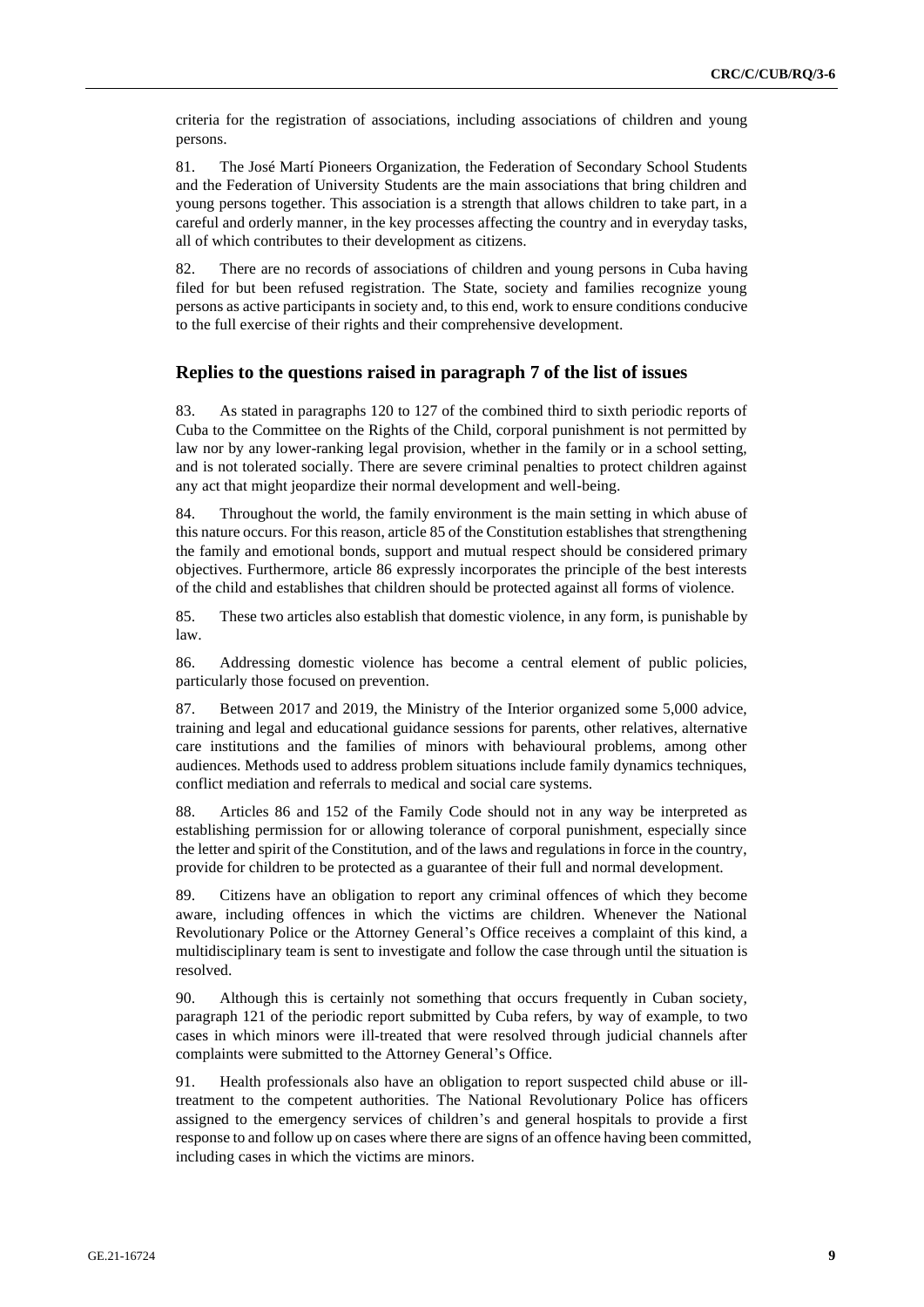92. In addition, the Federation of Cuban Women has an action plan for preventing and addressing the different forms of gender and domestic violence, including violence against children.

93. The Federation accords priority attention to communities with social problems in which children are living. Its activities include giving educational talks and providing support for single mothers in the form of subsidies, job placements, childcare centres and semiboarding schools, as appropriate.

94. This work is possible thanks to the efforts of 79,249 volunteer social workers and the 11,245 representatives of the Federation who have seats on the boards of schools and childcare centres. In their work, prevention and early detection of possible cases of child abuse are the main goals.

95. Corporal punishment is prohibited at all levels of the education system and constitutes a serious offence warranting the perpetrator's definitive removal from the education sector and the imposition of the applicable criminal penalty.<sup>8</sup>

96. In 2018, 39 incidents categorized as abuse, harassment or ill-treatment were reported to the Ministry of Education. In none of these incidents were students with disabilities in educational institutions the victims.

97. Educational institutions provide emotional, psychological, psychoeducational, sociological and auxiliary support services, counselling, advice and other forms of assistance to all families, focusing on the rights of the child and ensuring that they are respected.

98. In addition to running programmes for parents that promote children's rights, educational institutions may report any concerns they may have through the board of the school or childcare centre concerned, as provided for in Ministerial Resolution No. 216/2008.

99. These boards are grass-roots organizations composed of family members and representatives of community agencies and organizations that work in society to promote the inclusion of all stakeholders in the education of children.

Home visits conducted by directors, teachers and specialist staff give educational institutions additional opportunities to advise families, in their own environment, and provide teachers with the information they need to gain a better understanding of the family situation. Other members of the family group who are likely to have an influence on the education of the children concerned are also encouraged to become involved.

101. The Federation of Cuban Women was one of the creators of the "Educa a tu hijo" (Teach your child) community educational assistance programme and maintains a key role in its implementation.

102. The Federation's work in the community involves visiting homes, talking with members of the family group and encouraging them to take part in the activities run under the programme each month, as well as providing training.

103. Each year, on Responsible Parenthood Day, the Federation of Cuban Women organizes various activities for families in its community-based counselling centres. Issues addressed include respecting children's rights, child abuse and parental involvement in their children's education and development.

104. A total of 1,212 volunteer workers are involved in these family guidance activities.

105. In a joint initiative with the Ministry of Education, the Federation of Cuban Women also developed a programme known as "Eduquemos a nuestros hijos, en un mundo con familias" (Let's educate our children, in a world with families). The aim of this programme was to engage with families about the main ways in which a lack of social discipline associated with lack of communication and control manifests itself. The issues that arose

<sup>&</sup>lt;sup>8</sup> These penalties are set out in the disciplinary regulations for the education sector contained in Ministerial Resolution No. 165/2006. Article 10 of Chapter II of the regulations establishes that workers who are disciplined for acts that undermine the normal development of minors will not be reinstated within the educational sector.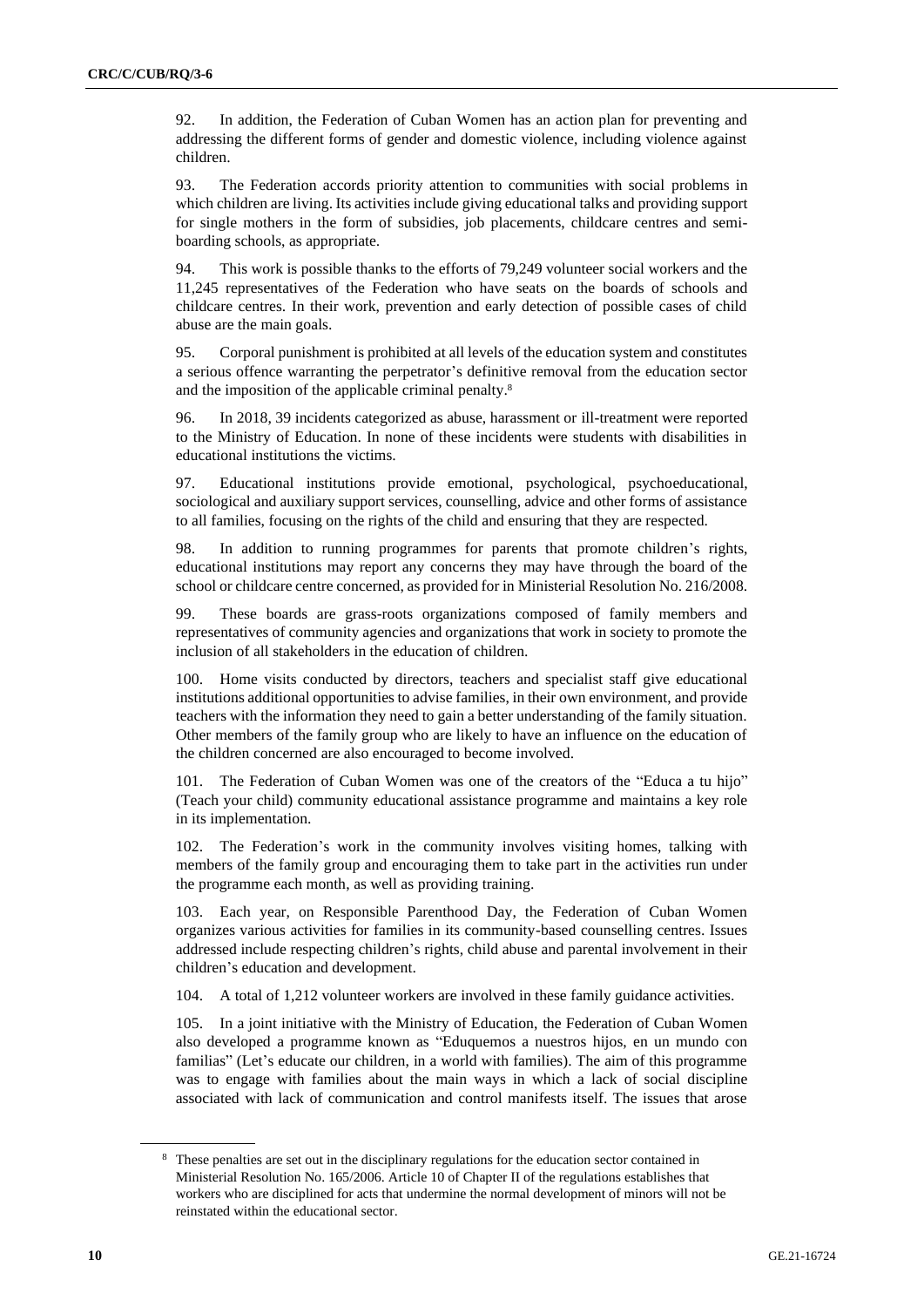most frequently were the hypersexualization of girls, sexual abuse, intra-family communication and ill-treatment.

106. A total of 8,855 educational institutions benefited from the programme, including 6,846 primary schools and more than 300 childcare centres, as well as 162 families taking part in the "Educa a tu hijo" programme. The programme was very well received by families, with 867,710 persons taking part.

#### **Replies to the questions raised in paragraph 8 of the list of issues**

107. Paragraphs 147 to 153 of the combined third to sixth periodic reports of Cuba to the Committee on the Rights of the Child detail the State's effective and well-defined national policy for alternative case, including, in particular, the system of homes for children without family protection, created pursuant to Decree-Law No. 76 of 1984.

108. The State guarantees all human, material and financial resources needed to support and protect children's comprehensive development, health care, education, nutrition and recreation. Education and health specialists, social workers, prosecutors and other professionals are routinely involved in the work carried out in these children's homes.

109. As stated in the report, the number of children in these homes who have been abandoned or orphaned, or whose parents have been deprived of their parental rights, is small. Most of the children in these homes are not eligible for adoption. The main aim is to encourage the re-establishment of family ties.

110. The second section of Decree-Law No. 76 of 1984 recognizes the concept of foster families, which support the homes for children without family protection and mixed residential/day-care centres by housing, caring for and looking after orphaned or abandoned children during weekends, holidays and other periods, with a view to providing them with an affectionate environment.<sup>9</sup>

111. One of the main difficulties in placing children is the requirement to obtain the approval of the parents, in those cases where they retain parental authority.

112. There are a total of 52 homes for children without family protection and mixed residential/day-care centres in Cuba. At present, they are caring for 447 children and teenagers, of whom 107 are aged 6 years or under and 340 are between 7 and 18 years old. The ratio of children to caregivers is 2.1 in facilities for children aged 0–6 and 1.3 in facilities for those aged 7 to 18 years old.

113. Of the children and teenagers who enter these facilities, 49 per cent are subsequently reunited with their families of origin. About 16 per cent are children of parents with psychosocial disorders who are not able to take care of them and, although the children remain in the centres, they do not lose contact with their families.

114. The homes are regularly inspected to ensure that they continue to operate effectively. This is one of the objectives of the programme of work of the Family Protection and Jurisdictional Affairs Directorate of the Attorney General's Office.<sup>10</sup>

<sup>9</sup> The directors of the homes for children and mixed residential/day-care centres are responsible for selecting the foster family, based on the best interests of the family and the personal circumstances of its members and whether the children in question accept the arrangement. In making this choice, they are supported by the Federation of Cuban Women and, where necessary, by other political, social and community organizations.

<sup>&</sup>lt;sup>10</sup> Article 25 of the Act on the Public Prosecution Service recognizes that the duties of public prosecutors include "visiting homes and institutions that care for minors in order to ascertain their legal situation and ensure that their rights, property and interests are being protected, taking whatever measures may be appropriate, examining all forms of documentation relating to children and conducting interviews with them, and with teachers, psychologists, educational experts, social workers, lawyers and other officials responsible for their education". Should the public prosecutor identify irregularities in their legal situation, the irregularity must be duly reported so that remedial action can be taken.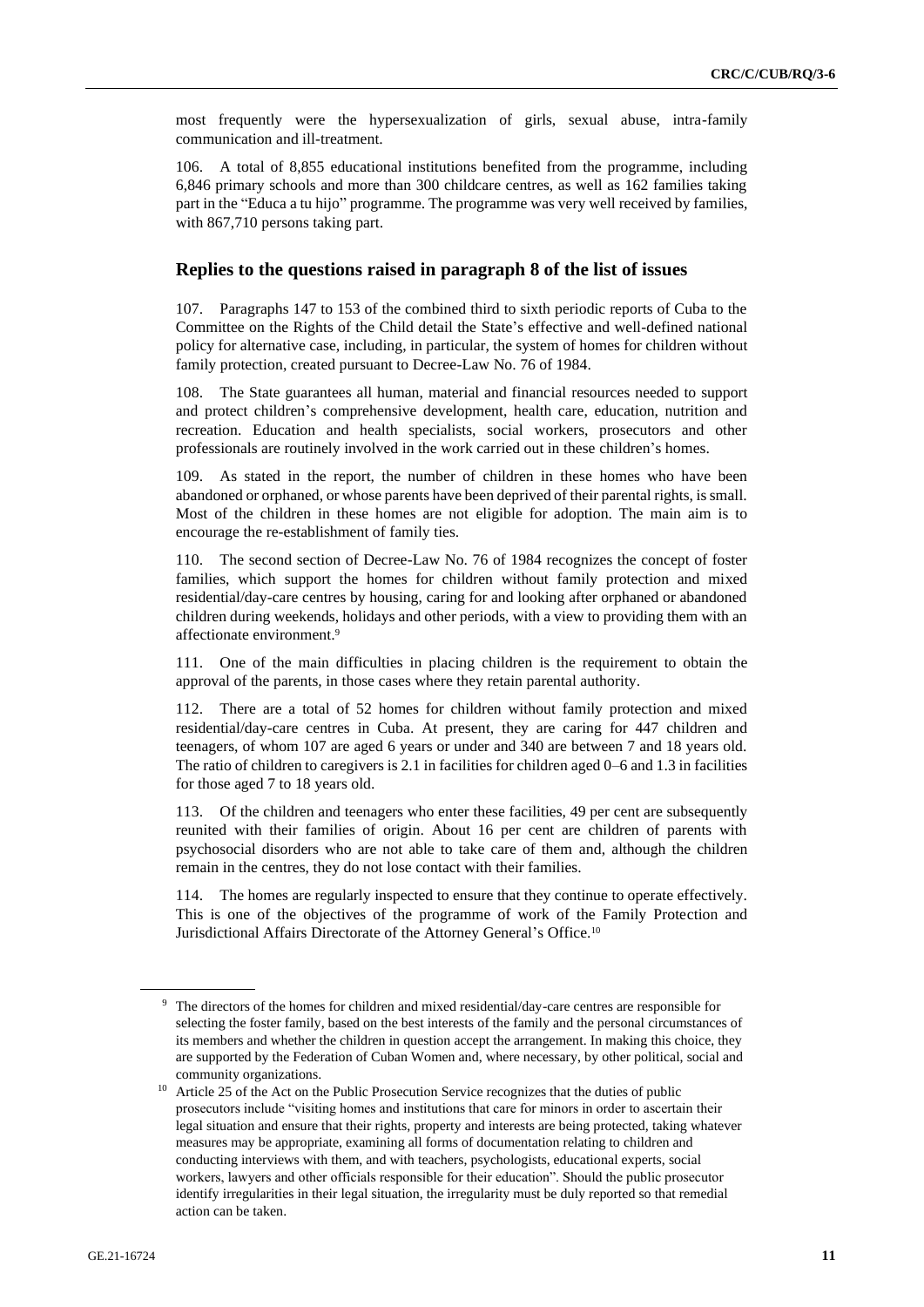115. As a general rule, visits take place once a month and the allocation and use of the budget, hygiene and organization, food and use of resources, among other issues, are assessed. In addition, prosecution service representatives visit schools to find out about the educational progress of the children living in the homes.

116. The prosecution service representatives are accompanied by specialists from the Ministry of Health, who assess hygiene and cleanliness in the homes, the condition of the buildings, and the medical and dental care provided.

117. The results of the inspections have generally been satisfactory. However, although not a common phenomenon, misappropriations of funds intended to pay for children's food and education and improvements to their living conditions have been identified. A number of female workers have been convicted of this offence and have received custodial sentences of 8 to 20 years. As a legal consequence of their conviction, they have also been deprived of certain rights and banned from exercising certain professions and holding certain offices and positions.

118. The inspections also identified some cases in which a child's normal development had been adversely affected. These cases were reported to the complaints mechanisms of the Public Prosecution Service so that appropriate action could be taken. As provided in the Criminal Code, the penalties handed down were custodial sentences combined with auxiliary measures.

119. Paragraphs 121, 122, 130, 131 and 132 of the combined third to sixth periodic reports of Cuba to the Committee on the Rights of the Child detail the main complaint mechanisms and avenues of redress against ill-treatment available to children and teenagers, including those living in institutional care.

120. Children and teenagers who are victims of an offence can report the crime themselves, through the complaints mechanisms, either at their school, through their teachers, or at a branch or head office of a municipal and provincial prosecutors' office or at the Attorney General's Office.

#### **Replies to the questions raised in paragraph 9 of the list of issues**

121. As referred to in paragraphs 164 to 172 of the combined third to sixth periodic reports of Cuba to the Committee on the Rights of the Child, Cuba complies strictly with article 23 of the Convention, which recognizes the right of the child to receive special care appropriate to his or her condition free of charge and in an effective manner.

122. In the particular circumstances prevailing in Cuba, which is subject to economic limitations owing to the intensified economic, commercial and financial blockade imposed by the Government of the United States of America but has inclusive education policies applicable to all and a system of universal social justice, the purpose of special schools is to provide specialized care to persons with disabilities from an early age, in line with their particular needs. This allows the authorities to concentrate available resources where they are needed most, according to the needs of children with disabilities.

123. Nonetheless, the country continues to work to make special schools a stepping stone to mainstream schools. To this end, educational institutions are undergoing a process of adaptation in which consideration is being given to the most appropriate location within the classroom for students with disabilities, the availability of furniture and school supplies, the need for training in the management of necessary means of access, the modification of the educational curriculum and the time required for various tasks, among other matters.<sup>11</sup>

124. At the start of the 2018/19 school year, 33,764 pupils were enrolled in the different modalities of special education. This number is equivalent to approximately 2 per cent of the total number of pupils enrolled in mainstream education (1,791,143 pupils). There are 11,156 students with disabilities in mainstream educational institutions.

<sup>&</sup>lt;sup>11</sup> These adaptations are detailed in Ministerial Resolution No. 238/2014.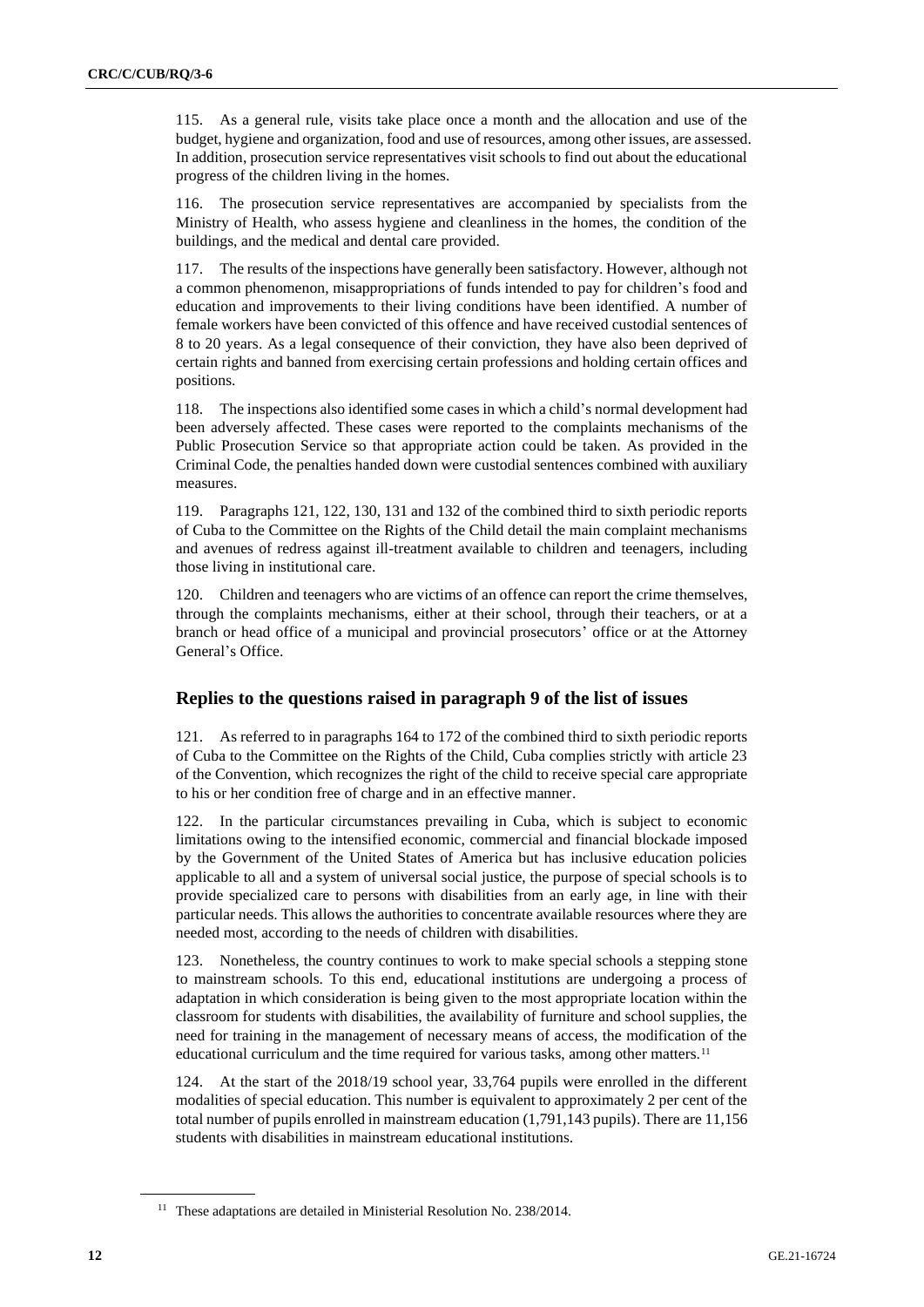125. In the 2019/20 school year, this number rose to 11,904, continuing the upward trend of recent years that has been accompanied by a corresponding decline in enrolment in special schools. In the same school year, there were 33,639 pupils attending special schools, of whom 11,309 were girls.

126. Systemic practice in Cuba is to ensure that professionals working with children and teenagers, whether in special or mainstream schools, receive high-quality training with a rights-based approach.

127. The teaching staff who provide educational support for students with disabilities in mainstream schools receive advice, guidance and support from the educational psychologists and speech and language therapists who work in special schools and from special education support teachers, inter alia.

128. In addition, specific content on the rights of persons with disabilities is included in the curricula of teacher training courses, methodological support guides are available for use by teachers at the different levels of education, and training is provided for families, community actors and relevant agencies.

129. Training in the rights of persons with disabilities intended for the whole of society has also been developed. For example, information materials on the Convention on the Rights of Persons with Disabilities have been published in various formats and spaces,<sup>12</sup> and radio and television programmes and spots on the subject have been broadcast that, on a number of occasions, have been produced with the support of the United Nations Office in Cuba.<sup>13</sup>

130. Persons with disabilities are actively involved in the design of campaigns to raise awareness of their rights. The associations of persons with disabilities between them have a total of 377 volunteer officers working with the different media, under the guidance of the Cuban Radio and Television Institute, to promote the rights of persons with disabilities and the activities the associations carry out.

131. In another initiative, persons with disabilities of all ages have been invited to apply to take part in a scheme that links them up with public institutions working to support their rights. Audiovisual materials have been produced to shine a light on their everyday lives and personal achievements in various areas of social life, including employment, health, sport and education.

132. Although there is no specific law for persons with disabilities, as stated in paragraph 165 of the periodic report, their rights are protected in the provisions of various legal texts including the Code on Children and Young Persons, the Family Code, the Civil Code, the Labour Code and the Criminal Code.

133. These legal texts regulate the exercise of the rights of persons with disabilities as holders of rights on a basis of equality and opportunity. They establish a system of guarantees that are reflected in national plans, programmes and policies for the systematic care of this segment of the population.

134. In addition, from 1995 to date, three national action plans for persons with disabilities have been implemented that include specific actions designed to benefit children with disabilities.

135. These plans consist of a set of strategies, actions, proposals and programmes designed from a multisectoral and coordinated perspective to promote social integration and improve the quality of life of persons with disabilities.

<sup>&</sup>lt;sup>12</sup> For the past five years, the text of the Convention has been distributed in Braille and audio formats to persons who are blind or have low vision at the annual International Book Fair in Havana. Posters, calendars and diaries that refer to articles of the Convention have also been printed and distributed to help raise awareness of its content.

<sup>&</sup>lt;sup>13</sup> In 2017, an attractive and innovative illustrated edition of the Convention was printed and distributed to all educational institutions across the country with support from UNICEF. The Ministry of Education and the Latin American Reference Centre for Special Education were also involved in the project.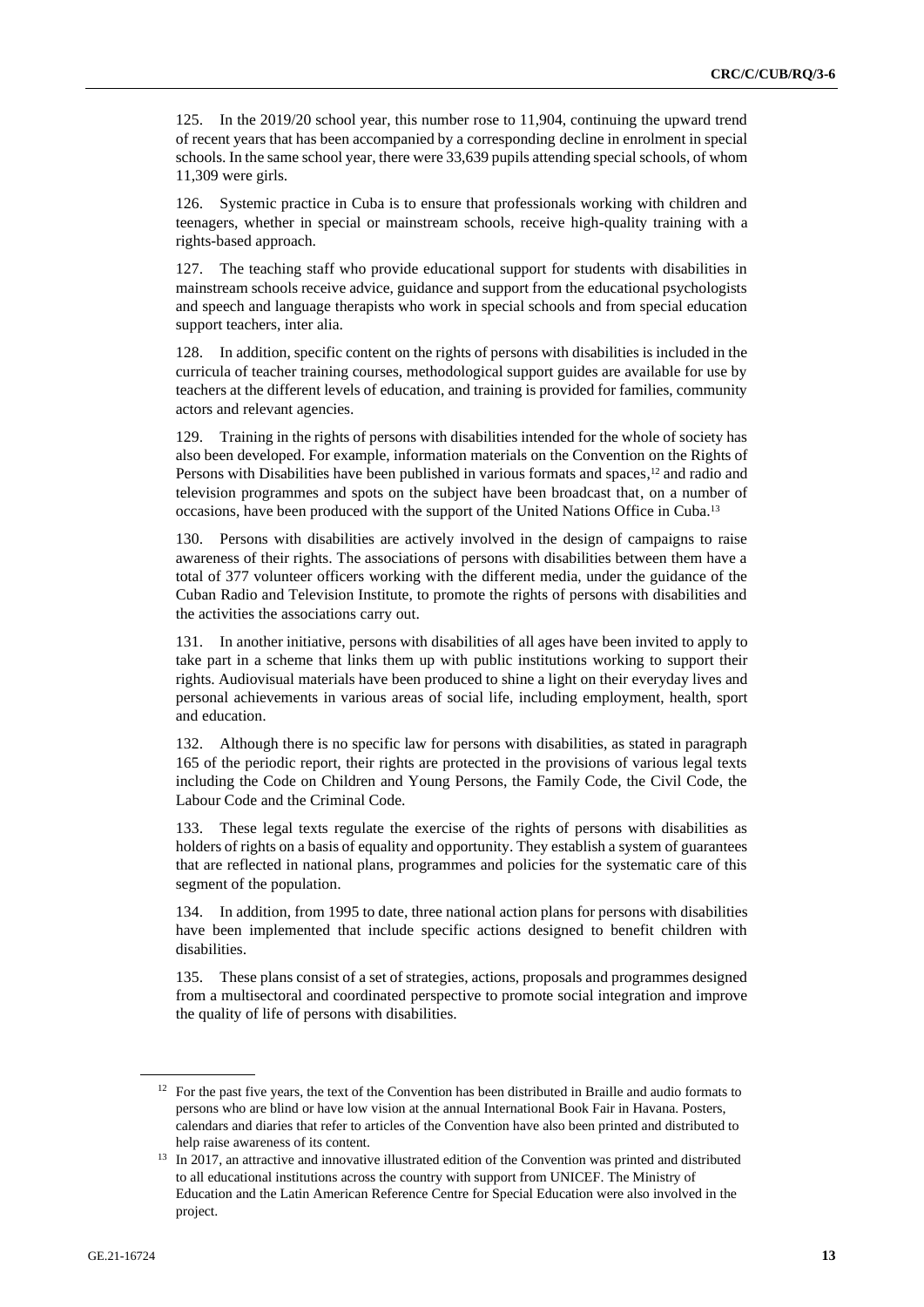#### **Replies to the questions raised in paragraph 10 of the list of issues**

136. Iron deficiency anaemia is the most frequent nutritional deficiency in Cuba, according to studies conducted between 2015 and 2018 in different regions of the country. It affects 24.5 per cent of children under 5 years of age and is most prevalent in children under 2 years of age. For this reason, iron deficiency anaemia is classified as a moderate public health problem in the country.

137. Children aged between 6 and 23 months old accounted for 41.3 per cent of those affected. Overall, the highest prevalence was found among children aged between 6 and 11 months; in this age bracket, 57 per cent were affected. Anaemia in its mild form (between 100 and 109.9 g/l) is the most dominant form.

138. To reduce the risk of anaemia, 85 per cent of mothers breastfeed in the first hour after birth; 96.2 per cent of children have been breastfed at some point.

139. Even though mild forms of anaemia predominate, with mild anaemia accounting for 12.3 per cent of cases and mild to moderate anaemia accounting for 11.6 per cent, it is important that this indicator is monitored particularly closely in pregnant women because of the potential repercussions of anaemia for the mother at the time of birth and the irreversible damage that children could suffer in the first two years of their life.

140. For these reasons, the authorities have carried out various actions aimed at strengthening food and nutrition education that combine health promotion with individual, group and community-level action. In recent years, work to support the development of children, women of childbearing age, older persons and other vulnerable groups has been comprehensively strengthened.

141. In addition, various strategies and initiatives have been implemented, including, of particular importance:

- The manufacture and import of fortified products, including fortified milk for infants under 1 year old and wheat flour with iron and folic acid and fortified cereals for children aged between 6 months and 5 years old
- A social communication strategy aimed at reducing anaemia in children under 5 years of age, women of childbearing age and pregnant women
- Campaigns to promote exclusive breastfeeding for the first six months and complementary breastfeeding for up to two years, the use of vitamin supplements and healthy eating
- Design and distribution of nutritional guides for children up to and above 2 years of age that convey scientifically proven messages based on the main problems identified
- Universal supplementation with iron and other nutrients through the distribution of prenatal tablets containing folic acid, vitamin A and vitamin C in primary health-care facilities with a view to preventing anaemia during pregnancy
- Iron and folic acid supplementation for women of childbearing age and children under 3 years of age based on the risk criteria established in primary health care to combat iron deficiency anaemia and taking a life cycle approach
- Broadcast of television spots and radio messages on the importance of eating fruit and vegetables
- Local community projects aimed at promoting healthy eating and physical exercise
- Quick surveys to identity the food- and nutrition-related beliefs, myths, knowledge, attitudes and practices of the country's population
- A health promotion strategy to tackle obesity and overweight
- A comprehensive nutrition programme designed to encourage the consumption of healthy food and reduce the consumption of unhealthy foods and sugary drinks among children and teenagers
- Comprehensive programmes designed to encourage physical activity and reduce sedentary behaviours in children and teenagers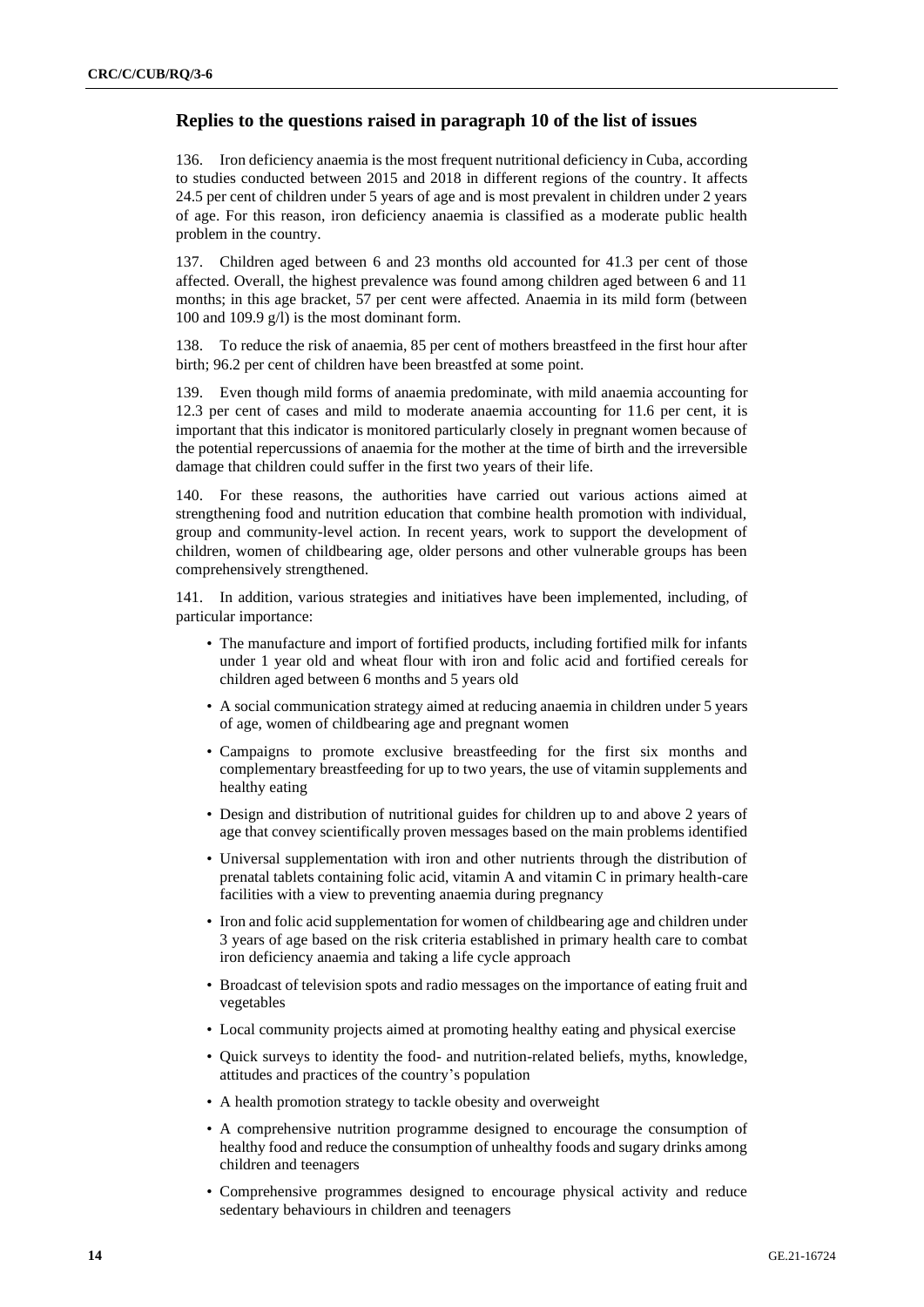- Issuance of enhanced guidance for the prevention of non-communicable diseases, including updated guidelines for preconception and antenatal care to reduce the risk of childhood obesity
- Guidance and support for the establishment of healthy diet, sleep and physical activity patterns during early childhood to help to ensure that children grow up properly and develop healthy habits
- Creation of human milk banks in 13 of the country's 16 provinces to support mothers who are unable to breastfeed

142. Overweight and obesity have become increasingly prevalent in Cuba in recent years and are considered a public health problem owing to their high prevalence and close association with the development of diseases such as type 2 diabetes mellitus, hypertension, dyslipidaemia, cardiovascular disease and cancer.

143. According to different studies conducted by the National Institute of Hygiene, Epidemiology and Microbiology, in 2018 7.8 per cent of children under 5 years of age were overweight.

144. The information collected in the 2019 household survey conducted under the Multiple Indicator Cluster Surveys programme is currently being processed and will provide more upto-date national data.

145. According to the results of the three national risk factor surveys, the prevalence of overweight and obesity in adults has increased and continues to trend upwards. Overall, 43.8 per cent of the Cuban population have excess weight (15.5 per cent overweight and 29.3 per cent obese).

146. The strategy for addressing this problem in Cuba is designed to foster healthy eating habits and increase physical activity throughout the life cycle, with an emphasis on the early stages.

147. Scientific evidence shows that the most cost-effective actions are those that are initiated in the very early stages. For this reason, the strategy places considerable emphasis on support for children up to 5 years of age, and especially on the children most at risk of suffering from malnutrition due to excess weight and the associated comorbidities.

148. The mother and child programme is an example of the possibilities that combining the efforts of all segments of the health system, with extra-sectoral support, affords, and also of the priority accorded to the achievement of goals for this area by the political authorities and the Government, as a result of which the infant mortality rate in 2019 had dropped to just 5.0 per thousand live births.

149. Within the framework of the national food and nutrition surveillance system, child nutritional surveillance is of particular importance since it allows for the early detection of developmental disorders and early assessment of nutritional status. Since different biological and psychosocial factors have a bearing on this process, it is essential that the task is shared between the family, the community, and the education and health-care services.<sup>14</sup>

150. Children and teenagers are systematically monitored by the primary health-care services, parents receive nutritional guidance and services in each area, and harmonized protocols have been established for the provision of nutritional guidance to combat overweight and obesity.

151. Coordination between the work of the country's various agencies and entities has had a considerable impact on efforts to address these issues.

152. In conjunction with the Ministry of Agriculture, urban and suburban agriculture has been promoted, increasing the availability of vegetables. The goal is to increase consumption among all age groups. Food diversification, food culture and the development of agriculture are being addressed as an issue of national security.

<sup>&</sup>lt;sup>14</sup> This also makes it easier to monitor child immunization and prevent acute diarrheal diseases and upper respiratory infections.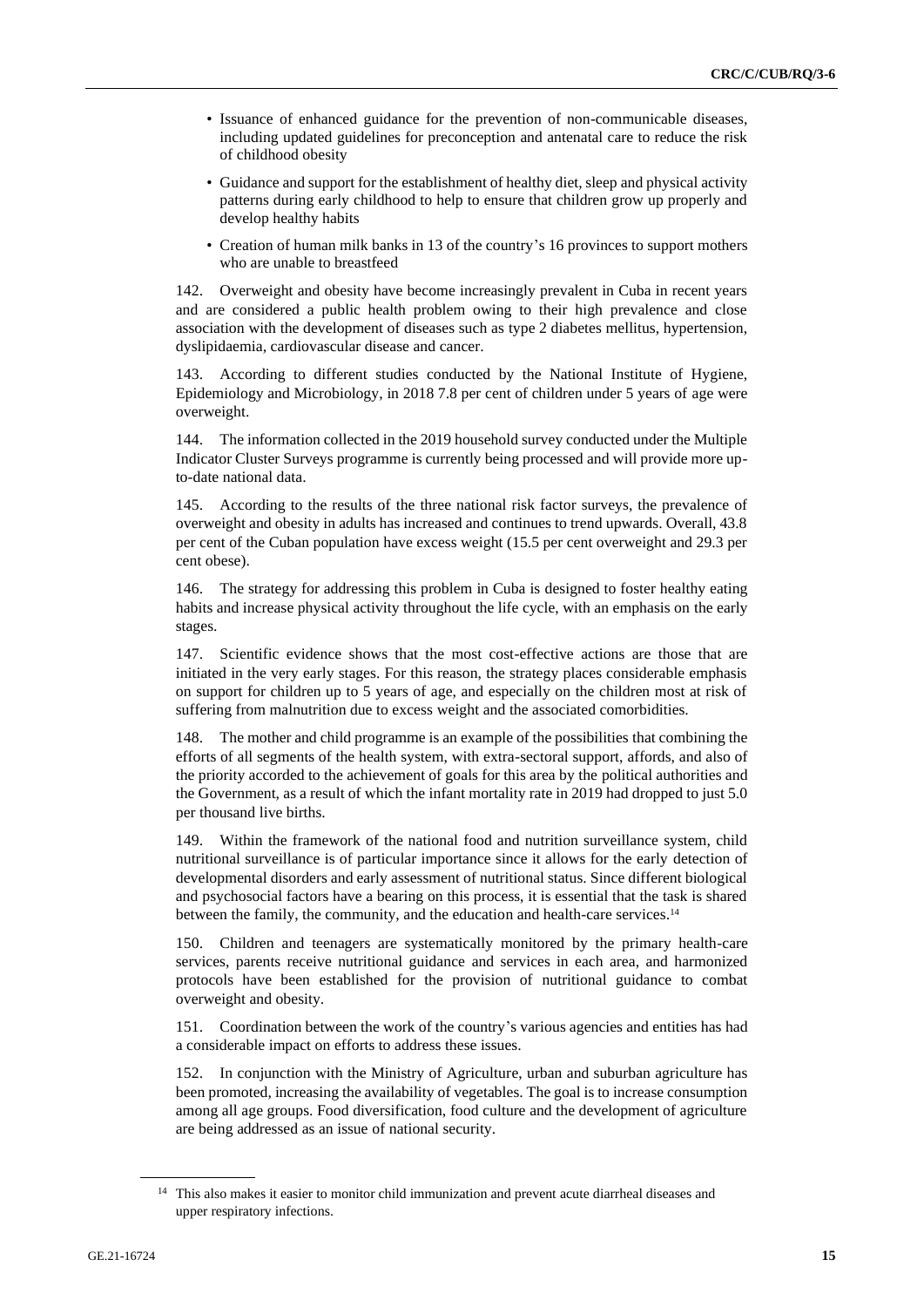153. The health sector and food industry have adopted coordinated strategies for reducing sugar in products aimed at children and reducing salt consumption.

154. In parallel, the country is rolling out a social health communication strategy about food and nutrition through different channels.

155. Through a network of provincial and municipal centres across the country and with family doctors and nurses as the main actors in health promotion and education activities, the Centre for Health Promotion and Disease Prevention ensures that education is provided on subjects including: the promotion of breastfeeding; feeding children under 1 year old; nutrition for pregnant women and breastfeeding mothers; the prevention of acute diarrhoeal diseases and feeding children during diarrhoeal episodes; nutritional recommendations for children and teenagers; and hygienic food handling.

#### **Replies to the questions raised in paragraph 11 of the list of issues**

156. Preventing school dropout is a particular focus of education policy, although dropouts are rare in Cuba.

157. Ministry of Education Decision No. 357 of 2015 provides for individualized educational support programmes for students who fail to do homework, attend school irregularly or are absent for extended periods of time.

158. Key to reducing school dropout rates are the close links that have been forged between schools, families and communities, which are in turn reinforced by the active participation of civil society organizations, and particularly student organizations.

159. In this context, Family Education Schools have been created to provide families with guidance on how to deal with these issues at all levels of education, including in special education.

160. In addition, a greater emphasis has been placed on linking education with work in the case of students who show little motivation for study and, under the protection of the law, choose to enter employment. By means of a basic preparation for different trades, a close relationship between study and work can be established.

161. From within Cuban civil society, the Federation of Cuban Women develops work plans in conjunction with the Ministry of Education and the Public Prosecution Service. Social workers are assigned to address the problems to which minors are exposed, including the various factors that might lead them to drop out of school.

162. In addition, the competent courts may impose penalties on parents and legal guardians who engage in conduct detrimental to the normal development of minors if it is established that they have failed to fulfil their responsibilities in this regard.

163. Multidisciplinary family proceedings teams have an important role, contributing, through their expert advice, to the delivery of justice in the courts. The teams are organized by the Federation of Cuban Women and formally constituted by the courts at the different levels. Their remit is to advise the court based on specialist, scientific criteria.<sup>15</sup>

164. There are a total of 165 multidisciplinary teams composed of a total of 1,605 specialist professionals, most of whom are psychologists and 85 per cent of whom are women.

165. In 2019, the teams intervened in 1,503 cases. They issued 245 opinions and contributed to 5,806 agreements being reached, of which 5,355 were complied with in full.

166. In the 2019/20 school year, retention rates were 99.8 per cent in primary education, 94.3 per cent in lower secondary education, 84 per cent in pre-university education, 76.5 per cent in intermediate technical and vocational education, 78.4 per cent in skilled technical and vocational education, and 61.7 per cent in teacher training colleges.

<sup>&</sup>lt;sup>15</sup> The teams are composed of professionals specialized in psychology, psychoeducation, psychiatry, sociology, speech therapy, paediatrics, defectology and social work, among other disciplines.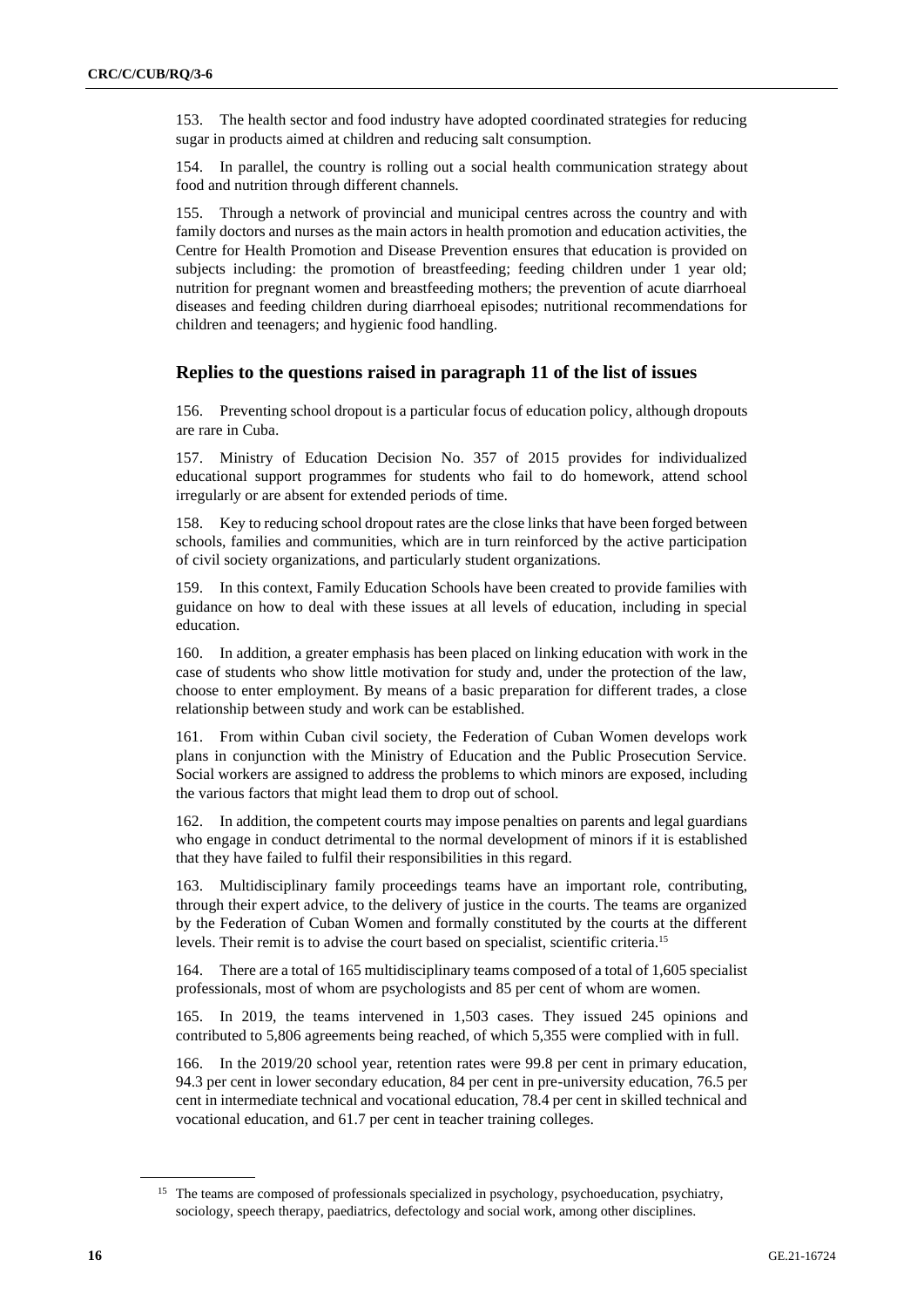167. In proceedings, wherever possible, minors are heard at an office of the Federation of Cuban Women so as to prevent the potentially adverse effects of having to appear in court. They also receive support through the Federation's women's and family counselling centres, whose areas of activity including one-to-one counselling, work in the community and running training programmes.

168. As stated in the periodic report, Cuba has a policy of zero tolerance towards any act that may be detrimental to the normal development of sexuality, especially when children or teenagers are involved.

169. Sexual offences in which the victims are children or teenagers are rare and such crimes do not make up a significant proportion of overall reported criminal behaviour. The factors that lead to this type of crime are not often found in Cuban society, since women and children are fully protected.

170. Having sexual relations with a minor is a serious criminal offence that carries the serious penalties established for the offence of corruption of minors and its aggravated forms in the Criminal Code.

171. The submission of the initial report of Cuba under the Optional Protocol to the Convention on the Rights of the Child on the sale of children, child prostitution and child pornography, in September 2015, provided an opportunity to take stock of the situation in Cuba and to recognize the country's achievements and progress in these areas.

172. During her visit to Cuba in 2017 the Special Rapporteur on the human rights aspects of victims of trafficking in persons, especially women and children, was able to observe the low incidence of cases of trafficking in the country and the Government's commitment to preventing and addressing its various forms.

In order to protect children and young persons at risk of falling victim to such crimes, strategies with a preventive and educational focus are being implemented in every municipality.

174. The primary strategies involve identifying possible victims of violence, prostitution, drug addiction, corruption, crime, illegal activity, breaches of social discipline and other problems that threaten the physical and psychological integrity of teenagers, referring them to the relevant service providers and providing support in all areas.

175. To support young persons at risk, more than 55,000 volunteer officers for prevention and social support in the community associated with the Federation of Cuban Women provide integrated services that involve the minors concerned, their families and the community as a whole.

176. More than 8,000 professional social workers who work in the community with children, teenagers, families and other social actors are also involved in the provision of support for these young persons.

177. They are responsible for designing, proposing, implementing and evaluating action taken to prevent and address social problems and their underlying causes, and, in accordance with the functions and powers of the different institutions, adopting the measures necessary to alleviate them.

178. To this end, reintegration into education or training courses and participation in selfesteem workshops are encouraged, as is the acceptance of support care when necessary.

179. The support teams also encourage reflective activity, using printed and audiovisual materials to inform, guide and educate groups of teenagers and young people, taking their particular interests and motivations into account.

180. The implementation of Decree-Law No. 286 of 20 September 2011, on the integration of preventive action, assistance and social work, has strengthened these activities.

181. As the national mechanism for the advancement of women, the Federation of Cuban Women also has a central role in the promotion and implementation of measures to protect teenagers between the ages of 16 and 18 years old.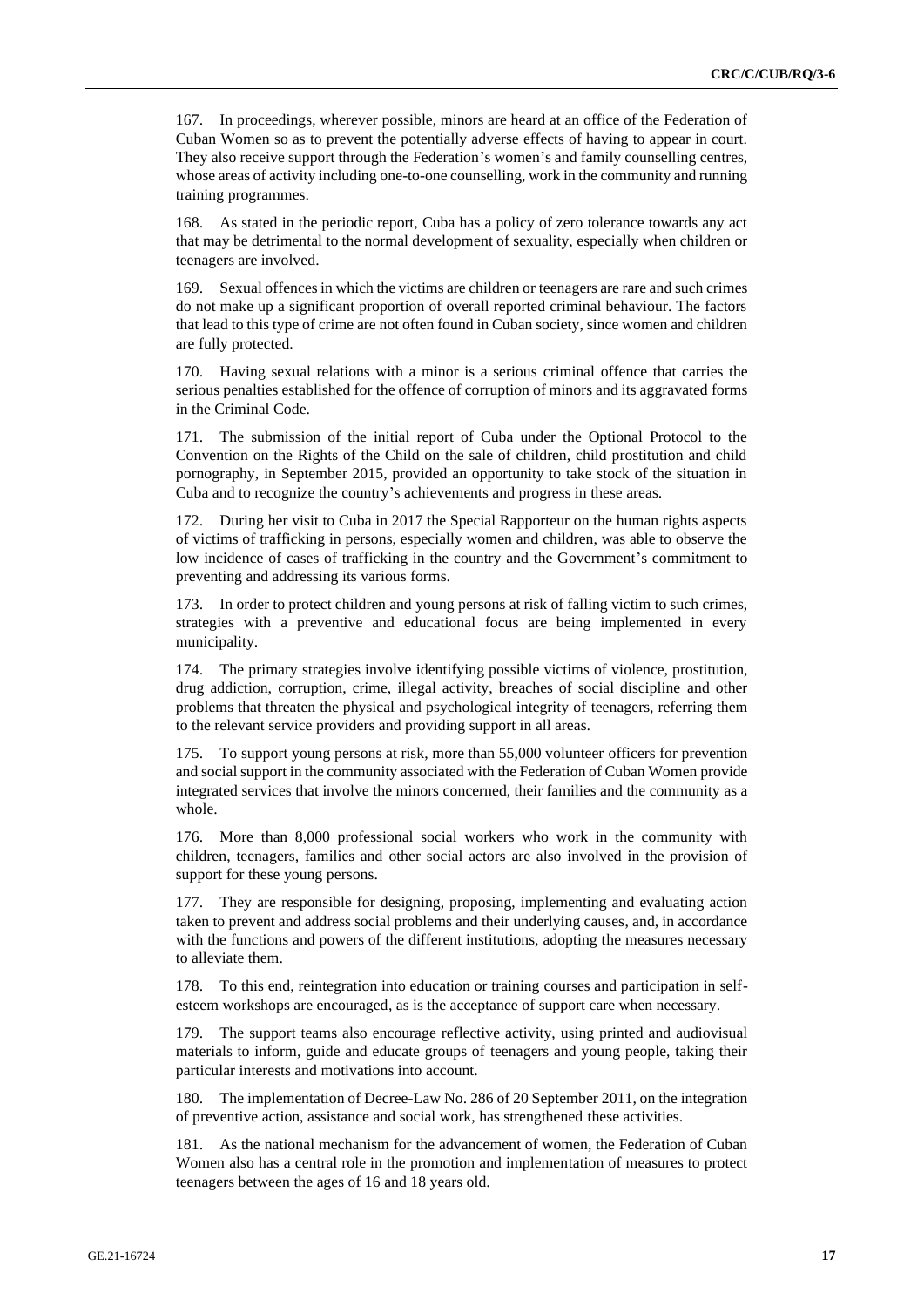182. Child victims of sexual abuse receive specialized treatment, which begins as soon as the abuse is discovered and is designed to promote their physical and psychological recovery and social reintegration. Victims are cared for in child protection centres and alternative care centres throughout the country, while specialized follow-up care is provided through the child and youth psychiatry departments of children's hospitals, specialized psychology consultations and the community mental health centres of the National Health System.

183. The Institute of Forensic Medicine is responsible for assessing the physical and psychological effects of abuse, identifying any resulting sequelae and recommending the treatment or follow-up required from the medical, psychological, psychiatric, educational, family and social points of view.

184. In addition, the women's and family counselling centres run by the Federation of Cuban Women have multidisciplinary teams in place to ensure that victims have access to appropriate mechanisms through which to obtain reparation for injury suffered, in coordination with their families or the persons legally responsible for them.

185. Efforts to combat the scourge of child abuse take a preventive approach to which the Ministry of the Interior, the Ministry of Health, the Ministry of Education, the Ministry of Tourism, the Ministry of Labour and Social Security and the Attorney General's Office all contribute, with support from other public institutions and social organizations. Centres for the evaluation, analysis and guidance of minors have a key role in this work, providing support for children at risk of becoming victims of crime.

186. Additional information on this subject can be found in paragraphs 269 to 292 of the combined third to sixth periodic reports of Cuba to the Committee on the Rights of the Child and in the initial report submitted by Cuba under the Optional Protocol to the Convention on the Rights of the Child on the sale of children, child prostitution and child pornography.

#### **Replies to the questions raised in paragraph 12 of the list of issues**

187. As stated in paragraphs 314 to 326 of the third to sixth combined periodic reports of Cuba to the Committee on the Rights of the Child, justice is administered in strict compliance with article 37 of the Convention and, consequently, deprivation of liberty is a last resort, used for the shortest period of time only, as appropriate for persons aged between 16 and 18 years old.

188. Cuban law is fully aligned with article 40 (3) of the Convention, which does not establish a specific minimum age below which children are presumed not to have the capacity to infringe the penal law.

189. In Cuba, persons may be held criminally responsible from the age of 16 years old, but article 17 (1) of the Criminal Code establishes a special regime for handling cases involving persons between the ages of 16 and 18.

190. As stated in the third to sixth combined periodic reports of Cuba, and in line with the Committee's previous recommendation (CRC/C/CUB/CO/2, para. 55 (a) and (c)), steps have been taken to ensure that children aged between 16 and 18 years old are treated as juvenile rather than adult offenders and that all due process safeguards are strictly upheld.

191. With regard to the Committee's previous recommendation (CRC/C/CUB/CO/2, para. 55 (d)), paragraphs 316 and 319 of the periodic report acknowledge the importance of amending the country's criminal law to improve the administration of juvenile justice, favouring administrative proceedings and alternatives to deprivation of liberty and placing greater emphasis on educational rehabilitation.

192. Possible alternative measures include heightened supervision by parents, guardians or other persons having charge of young offenders; individualized support in schools; placement, in exceptional cases, in a work activity, subject to the provisions of labour law; imposition of the obligation not to change place of residence or work, or to move to another municipality or province, or to leave the country without authorization; confinement at home; and a ban on consuming alcoholic beverages and going out at night.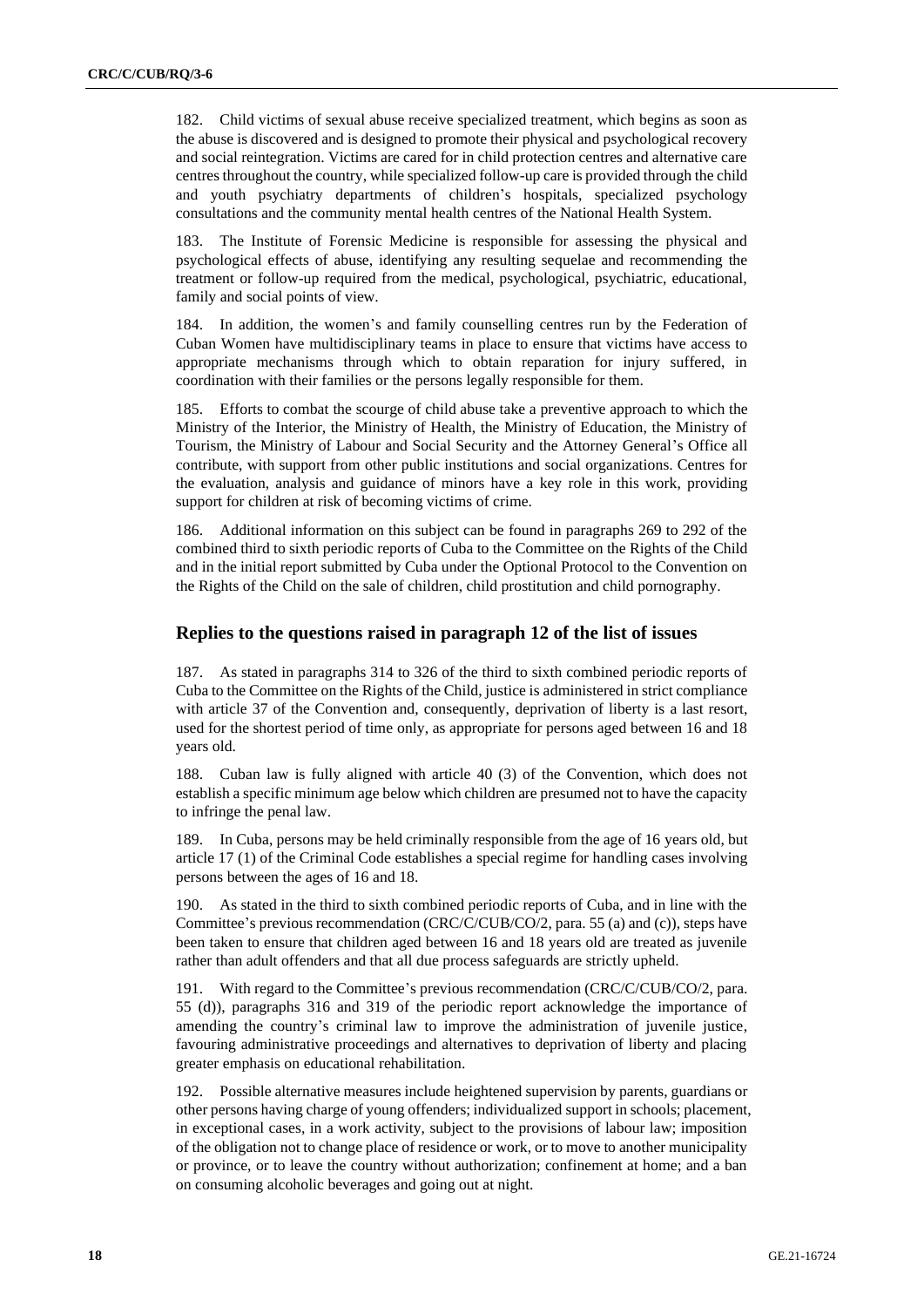193. As stated in paragraph 318 of the periodic report, and in line with the Committee's previous recommendation (CRC/C/CUB/CO/2, para. 55 (b)), reinforced due process safeguards are applied in the different phases of proceedings involving children by personnel specialized in providing support for young offenders.

194. With regard to the Committee's previous recommendation (CRC/C/CUB/CO/2, para. 55 (e)), as stated in paragraph 321 of the report, persons under 20 years of age serve their sentences either in dedicated juvenile facilities or in prison wings separate from those housing adults. These safeguards apply up to the age of 20, that is, beyond the age of 18 years considered the age of majority in Cuba.

195. At present, there are 662 persons aged between 16 and 18 in prison in Cuba. Of this number, 274 are aged either 16 or 17 years old and the remainder are 18 years old.

196. These young persons are treated differently from adults. They are placed in juvenile facilities and are encouraged to enrol in vocational training and/or to complete their school education, as appropriate.

#### **Replies to the questions raised in paragraph 13 of the list of issues**

197. Pertinent measures have been taken to follow up on the recommendations relating to the implementation of the first and second Optional Protocols to the Convention. In particular, action has been taken to raise awareness of the two protocols among the agencies and institutions responsible for ensuring compliance with their provisions, namely, the National Assembly of People's Power and the various competent ministries, including the Ministry of the Revolutionary Armed Forces, the People's Supreme Court and local authorities.

198. The Committee made six recommendations related to the Cuban legal framework guaranteeing compliance with the provisions of the protocols. The following general points should be noted in respect of these recommendations:

- In Cuba, constitutional guarantees and policies and programmes for the protection of children and teenagers predate the Convention and sometimes extend beyond its provisions.
- Nonetheless, since 2011, the country's legislation has been updated and its institutions have been strengthened as part of a process of socioeconomic and legal reform designed to enhance the country's socialist model of development.
- A milestone in this process was the adoption, by referendum, of the new Constitution of the Republic of Cuba in April 2019. Under the thirteenth transitional provision established in the Constitution, the National Assembly of People's Power is required to approve a legislative timetable for the drafting of laws that develop the precepts established in the new Constitution within one year of its entry into force. The laws to be updated in line with the Convention and the Optional Protocols thereto include, inter alia, the Family Code, the Criminal Code, the Criminal Procedure Act, the Act on the Public Prosecution Service, the Defence and National Security Act and the Citizenship Act.
- In compliance with the transitional provision, the legislative timetable was published in Official Gazette No. 2, ordinary edition, of 13 January 2020.
- One of the issues being examined as part of the process of reform are the exceptions to minimum age requirements contained in the different pieces of legislation.

199. There have been a number of awareness-raising initiatives to help to ensure compliance with the recommendation that the principles and provisions of the two Optional Protocols should be widely disseminated:

- Cuban civil society has taken a key role in raising awareness of the provisions of the protocols, both nationally and locally, engaging in various actions that target parents, social workers, children and other actors.
- Within the National Education System, content that provides information on and promotes understanding of the provisions of the Convention and the two Optional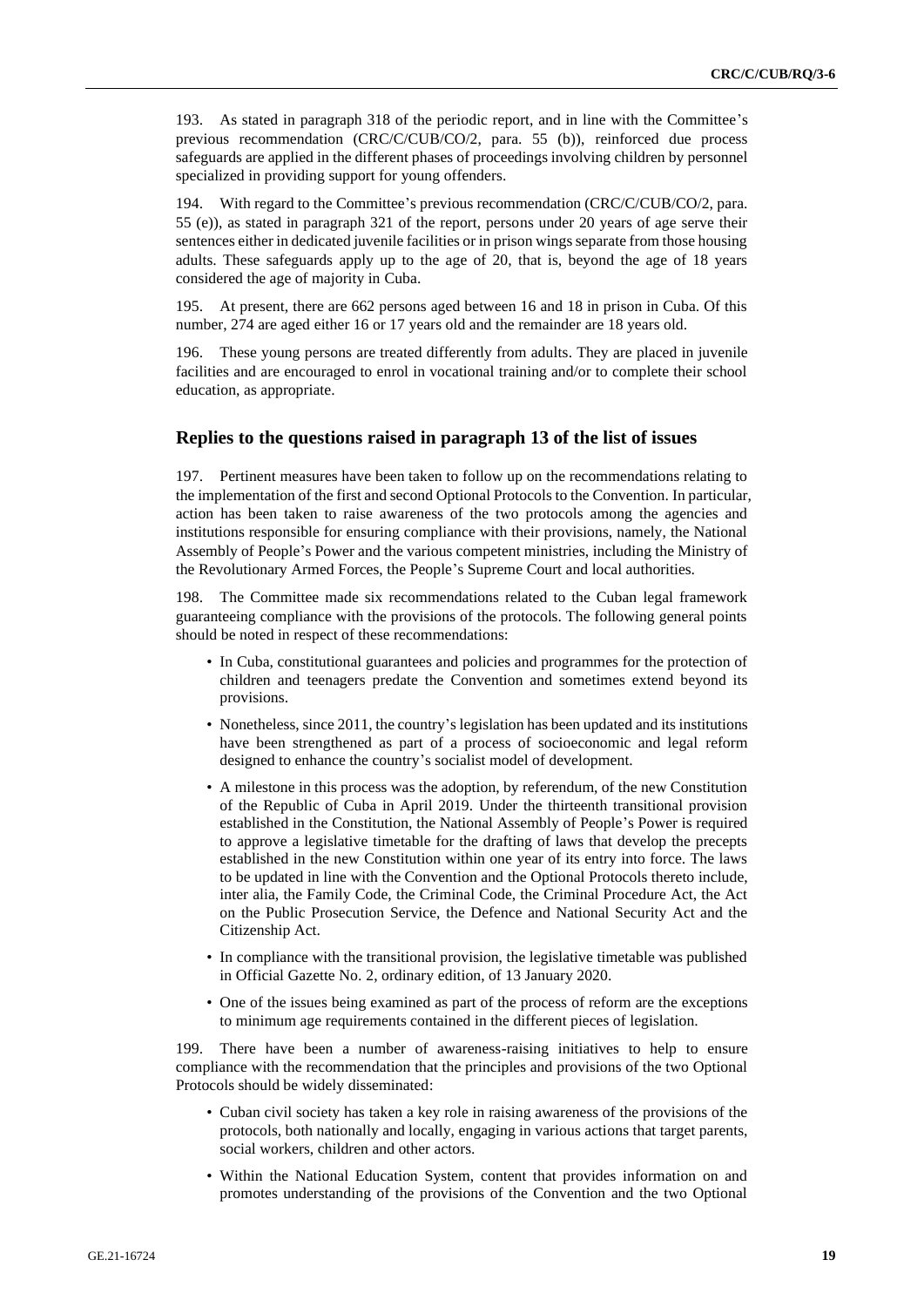Protocols has been incorporated in the design of the curricula and the syllabuses for the different education systems.

- Specific information campaigns have been conducted to raise public awareness of the various issues addressed in the Optional Protocols, including human rights and international humanitarian law. Public officials were also among the intended targets of these campaigns.
- An online forum on human rights in Cuba was organized at which the recommendations made by human rights treaty bodies and those received during the universal periodic review were discussed. Representatives of the Government and of civil society organizations were active participants in this forum.
- Activities designed to increase knowledge of the international human rights instruments to which Cuba is a party and the actions the country has taken to implement them have been carried out.
- One of the objectives of these awareness-raising activities was to increase knowledge of the assistance and reporting mechanisms established in the country with a view to preventing children and young persons from falling victim to the offences covered by the two Optional Protocols. One particular example of these activities was the extensive campaign organized to raise awareness of the different means of communicating with the Attorney General's Office, such as the telephone hotline and the "El Ciudadano" citizens' website.

200. With regard to the recommendation concerning the establishment of an independent human rights mechanism to monitor the implementation of the rights of the child under the Optional Protocols, Cuba has provided comprehensive information, including statistical data, on the effectiveness of the mechanisms already in place in the country to monitor compliance and the realization of the human rights of all persons, as well as on the channels through which to submit complaints and grievances.

201. With regard to the recommendations concerning the strengthening of international cooperation with United Nations entities related to children, the following points should be noted:

- Since Cuba submitted its last periodic report to the Committee on the Rights of the Child in 2011, it has also presented reports to the Committee against Torture, the Committee on the Elimination of Discrimination against Women, the Committee on the Rights of the Child (related to the two Optional Protocols), the Committee on Enforced Disappearances, the Committee on the Rights of Persons with Disabilities and the Committee on the Elimination of Racial Discrimination. It is currently working on the preparation of further periodic reports.
- Attesting to its commitment to the anti-discrimination related special procedures of the Human Rights Council, in 2017 Cuba received visits from the Special Rapporteur on trafficking in persons, especially women and children, and the Independent Expert on human rights and international solidarity.
- The long-established positive relationship between Cuba and the International Committee of the Red Cross (ICRC) has been strengthened. The sharing of experiences and constructive bilateral dialogue on issues of mutual interest in the humanitarian field have been expanded, and cooperation programmes and activities are being implemented in various areas, in particular in the promotion of international humanitarian law. In 2015, following an invitation from the Government of Cuba, the President of ICRC made a working visit to the country. Two international meetings on international humanitarian law were held in Havana, in 2015 and 2017, in coordination with the ICRC regional office.

202. With regard to the recommendations concerning the prompt adoption of the National Plan for the Care of Children, extensive information is provided in the response to the questions raised in paragraph 1 of the list of issues.

203. Other recommendations, such as the recommendation to improve the national statistical system to bring it into line with the statistical requirements of the United Nations System and, since 2015, with the procedure for assessing progress towards achieving the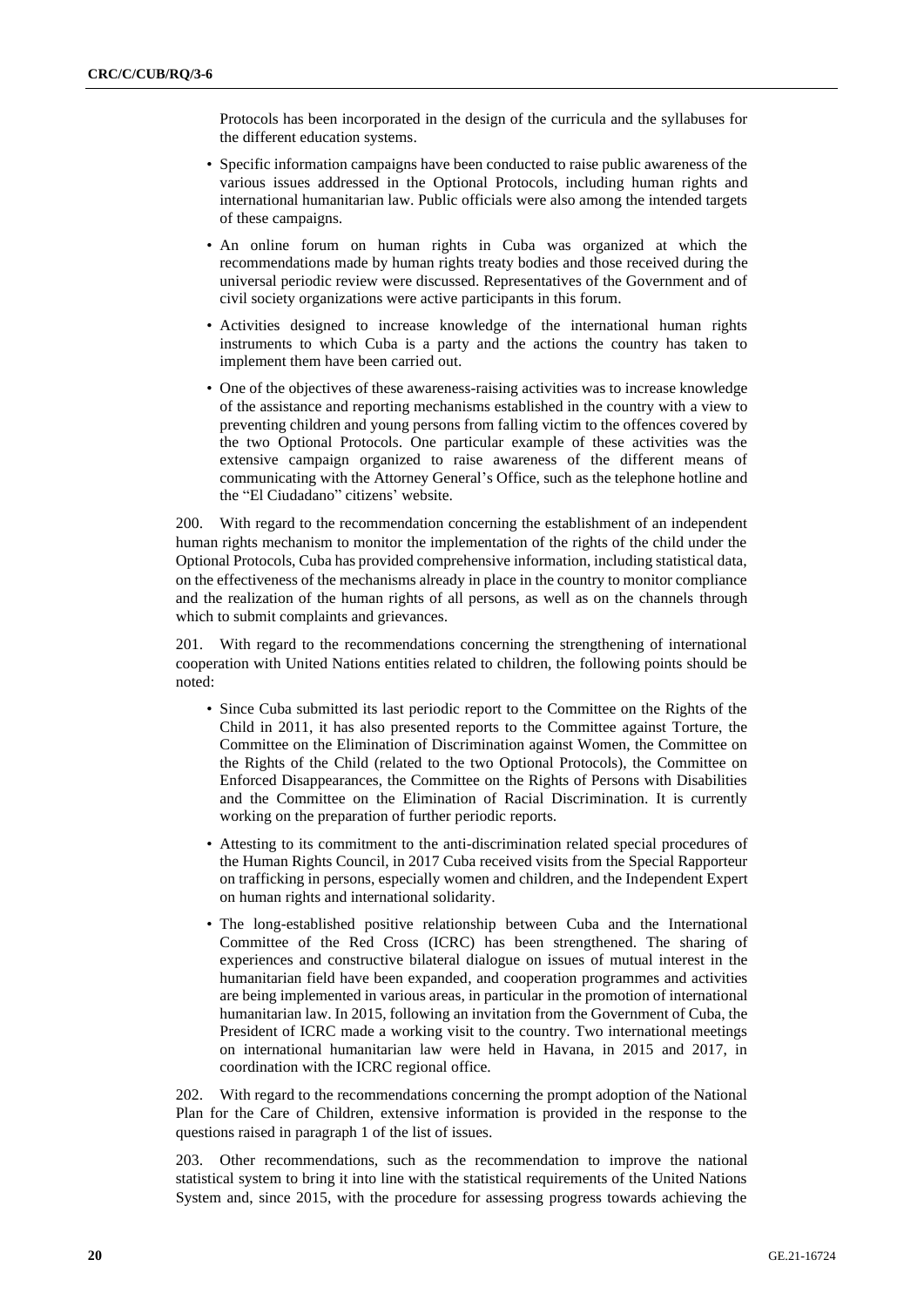Sustainable Development Goals, are in the process of being implemented. Improving the quality of data capture, processing, disaggregation and analysis is a priority.

# **Part II.**

### **Replies to the questions raised in paragraph 14 (a) to (d) of the list of issues**

204. As discussed in the response to the questions raised in paragraph 3, in the biennium 2018–2019, the country engaged in a process of extensive and inclusive consultation and debate that culminated in a popular referendum on the draft Constitution of the Republic of Cuba. This information, including statistical data, is set out earlier in this document.

205. At the end of the process, the Constitution of the Republic of Cuba was adopted by popular referendum in April 2019.

206. Taking this as point of departure, the country is now in the process of updating the Cuban legal system to bring it into line with the provisions of the new Constitution, the current situation in Cuba and the international commitments assumed by the Government of Cuba.

207. Annex I contains the legislative timetable adopted by the National Assembly of People's Power.

# **Part III.**

#### **Data, statistics and other information, if available**

#### **Replies to the questions raised in paragraph 15 of the list of issues**

208. Central Government agencies allocate considerable human, technical and financial resources to ensuring the comprehensive protection of children and compliance with and national implementation of the Convention on the Rights of the Child and the Optional Protocols thereto.

209. This is evidenced by the level of resources set aside for this purpose by the Attorney General's Office, the Ministry of Education, the Ministry of Health, the Supreme People's Court and other national agencies and institutions.

210. In 2018, 48.7 per cent of the country's budget was allocated to health and education as the basis for universal, free access for the entire population, including children, women, persons with disabilities, older persons, pregnant women and other population sectors.

#### **Replies to the questions raised in paragraph 16 (a) to (d) of the list of issues**

211. Work is under way to gather the information requested in paragraph 16, with a view to constructive dialogue with the Committee in January 2021.

#### **Replies to the questions raised in paragraph 17 (a) to (d) of the list of issues**

212. This information is available in the response to the questions raised in paragraph 8 of the list of issues.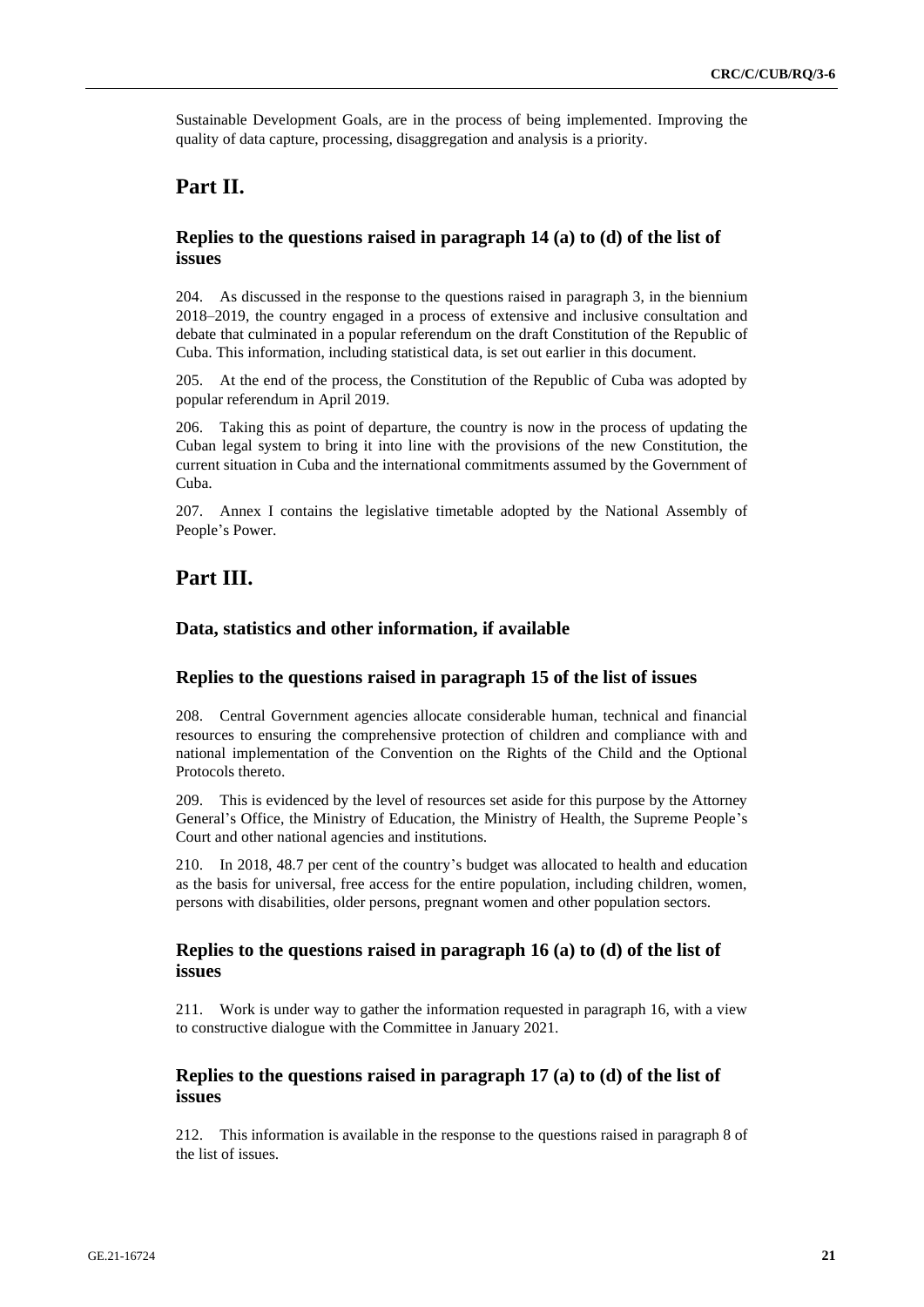### **Replies to the questions raised in paragraph 18 (a) of the list of issues**

213. According to the register of persons with disabilities kept by the National Statistics Directorate of the Ministry of Health, at the end of 2019 there were 371,692 persons with disabilities in Cuba, a number equivalent to 3.31 per cent of the country's population in that year.

214. Of this number, 44,126 were under 18 years old (25,537 boys and 18,589 girls), a number equal to 11.9 per cent of the total number of persons with disabilities.

215. A total of 1,661 persons have been diagnosed with autism spectrum disorder. Of this total, 986, equivalent to 59.4 per cent of the total number of patients with autism spectrum disorder, are under 19 years of age. Boys account for 73.5 per cent of the total number of persons under 19 years of age in this category.

216. Comprehensive care in the form of medical, psychological, psychoeducational and social interventions is provided for persons with severe and profound intellectual disabilities by the psychoeducational medical centres forming part of the National Health System. These institutions provide services on a residential and semi-residential basis.

217. At present, there are 30 psychoeducational medical centres in the country, which between them have 2,476 beds for residential patients, 906 of whom are female.

#### **Replies to the questions raised in paragraph 18 (b) of the list of issues**

218. There are currently 89 children and teenagers with disabilities living in children's homes without family care, 42 of whom are girls.

219. There are no children and teenagers with disabilities without family care in the province of Pinar del Río, the municipality of Matanzas, Home No. V in Holguín and the special municipality of Isla de la Juventud.

#### **Replies to the questions raised in paragraph 18 (c) of the list of issues**

#### **Replies to the questions raised in paragraph 18 (d) of the list of issues**

220. Information regarding children with disabilities attending primary and secondary schools is provided in annex II.

221. The country's information and statistical system does not disaggregate data on the children enrolled in the mainstream education system by ethnic origin, disability and sex.

#### **Replies to the questions raised in paragraph 18 (e) of the list of issues**

222. This information is available in the response to the issues raised in paragraph 9 of the list of issues.

#### **Replies to the questions raised in paragraph 18 (f) of the list of issues**

#### **Replies to the questions raised in paragraph 18 (g) of the list of issues**

223. In Cuba, there are no children with disabilities who are not in school, or who have been abandoned by their families.

224. As stated in paragraph 171 of the combined third to sixth periodic reports of Cuba to the Committee on the Rights of the Child, when children with a disability are, for whatever reason, unable to attend educational institutions, they can use the itinerant teaching service that guarantees the presence of a teacher in the child's home.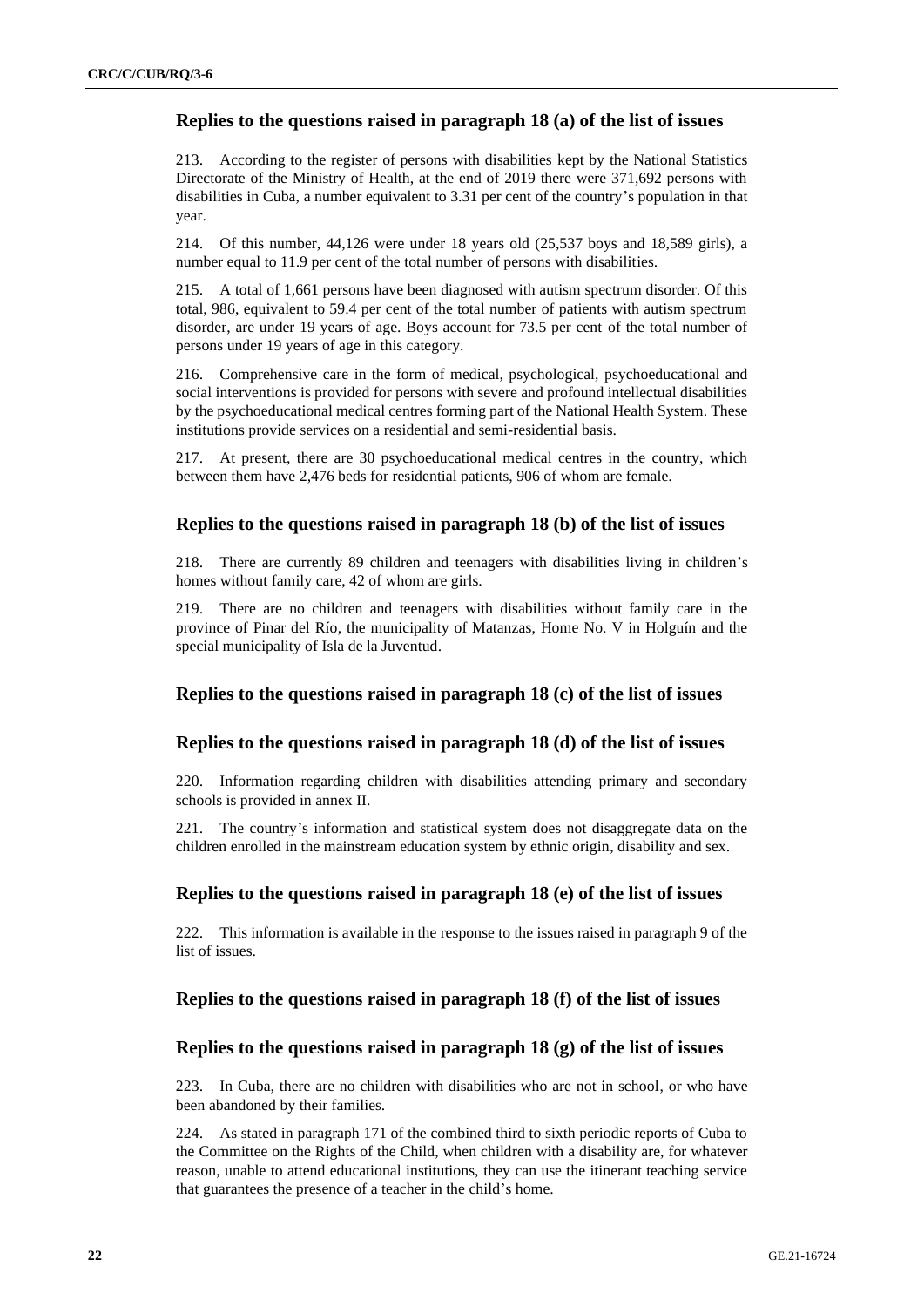225. Currently, there are 970 professional itinerant teachers serving 2,230 students. There are also 30 hospital classrooms catering for more than 400 pupils, who can also participate fully in the activities run by the José Martí Pioneer Organization.

226. According to current statistics, none of the children with disabilities living in children's homes without family care have been abandoned; generally, their parents either suffer from psychosocial disorders or have been deprived of their liberty after having been convicted of an offence under the Criminal Code.

#### **Replies to the questions raised in paragraph 19 of the list of issues**

227. In the period 2017–2019, 2,231 minors were implicated in acts that the law defines as criminal offences. The offences in which they were implicated were mainly either offences against property or offences against physical and bodily integrity (i.e. theft, robbery and minor bodily injury). Those implicated were mostly boys in secondary education (lower secondary, polytechnic and vocational education) who were usually aged either 14 or15 years old and were either of mixed ethnic origin or black.

228. The family backgrounds of these boys tended to be dysfunctional, incomplete households, in which the father was generally absent, that were failing to use educational and disciplinary methods effectively in the activities of children and indicators of domestic violence such as quarrels, ill-treatment and alcohol consumption were present.

#### **Replies to the questions raised in paragraph 19 (a) of the list of issues**

229. Children under the age of 16 cannot be held criminally responsible, irrespective of the outcome or seriousness of their actions. Accordingly, no minors under the age of 16 have been arrested.

230. As stated in the response to the questions raised in paragraph 12 of the list of issues, there are currently 662 persons aged from 16 to 18 years old in prison in Cuba. Of this number, 274 are aged either 16 or 17 years old and the remainder are 18 years old.

#### **Replies to the questions raised in paragraph 19 (b) of the list of issues**

231. Minors under 16 years of age who have committed offences are accommodated in juvenile reform centres, where all relevant safeguards are respected. They are not tried before courts of law and are subject to administrative and educational procedures only.

232. Paragraphs 295 to 313 of the periodic report of Cuba to the Committee on the Rights of the Child provide extensive information on this issue.

#### **Replies to the questions raised in paragraph 19 (c) of the list of issues**

233. As mentioned above, minors under 16 years of age are not deprived of their liberty for conduct that constitutes an offence under Cuban law.

234. In cases where they have committed offences with severe social ramifications and they are deemed to represent a danger to society, and when all possibilities of rehabilitation in the community, in their social and family environment, have been exhausted, these children are placed in educational institutions known as comprehensive development schools.

235. The main objective is to provide specialized treatment for children under 16 years old on a basis of rights, duties, community integration and family contact. For educational purposes, these centres focus on providing minors with resources that will enable them to develop comprehensively, self-regulate their behaviour, develop motivations and aspirations and create their own life plans.

236. Approximately 200 children are enrolled in these schools, most of them boys over the age of 14 years.